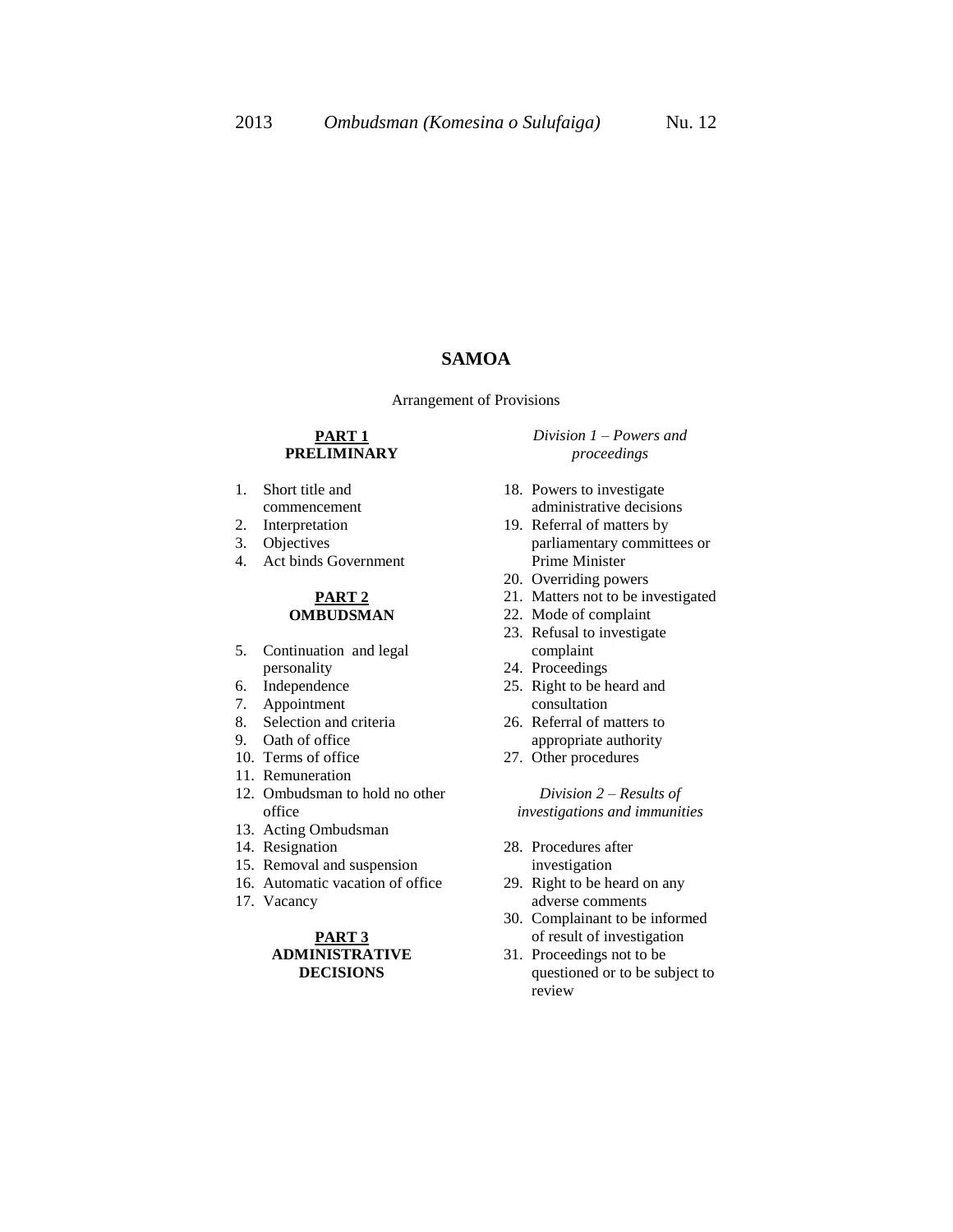32. Ombudsman not to give evidence

#### **PART 4 HUMAN RIGHTS**

*Division 1 - Functions*

33. Functions

*Division 2 - Inquiries*

- 34. Initiating inquiries
- 35. No inquiry on matters before the courts
- 36. Inquiry reports
- 37. Parliamentary scrutiny

*Division 3 – Other matters*

- 38. Complaints
- 39. Advisory groups and experts
- 40. State of human rights report

#### **PART 5 SPECIAL INVESTIGATION UNIT**

41. Establishment and functions

#### **PART 6 GENERAL POWERS**

- 42. Application
- 43. Production of documents, information and evidence
- 44. Secrecy protected
- 45. Privileges and immunities
- 46. Allowances and fees
- 47. Disclosure of certain matters not to be required
- 48. Power to enter premises
- 49. National interest matters
- 50. Confidentiality of information
- 51. Directives for non-disclosure of information
- 52. Delegation of powers

#### **PART 7 ADMINISTRATION AND FINANCE**

*Division 1 – Office of Ombudsman*

- 53. Establishment
- 54. Appointment and remuneration of staff
- 55. Guidelines for employment

*Division 2 – Funds and annual reports*

- 56. Funds
- 57. Annual reports

#### **PART 8 OFFENCES**

- 58. Offences of obstruction, noncompliance, false statements, etc.
- 59. Offence of failure to attend or provide documents
- 60. Offence of refusal to give evidence
- 61. Perjury
- 62. Contempt
- 63. Victimisation

#### **PART 9 MISCELLANEOUS**

- 64. Exemption from fees
- 65. Exemption from personal liability
- 66. Non-derogation
- 67. Regulations
- 68. Repeals, savings and transitional

Schedules

\_\_\_\_\_\_\_\_\_\_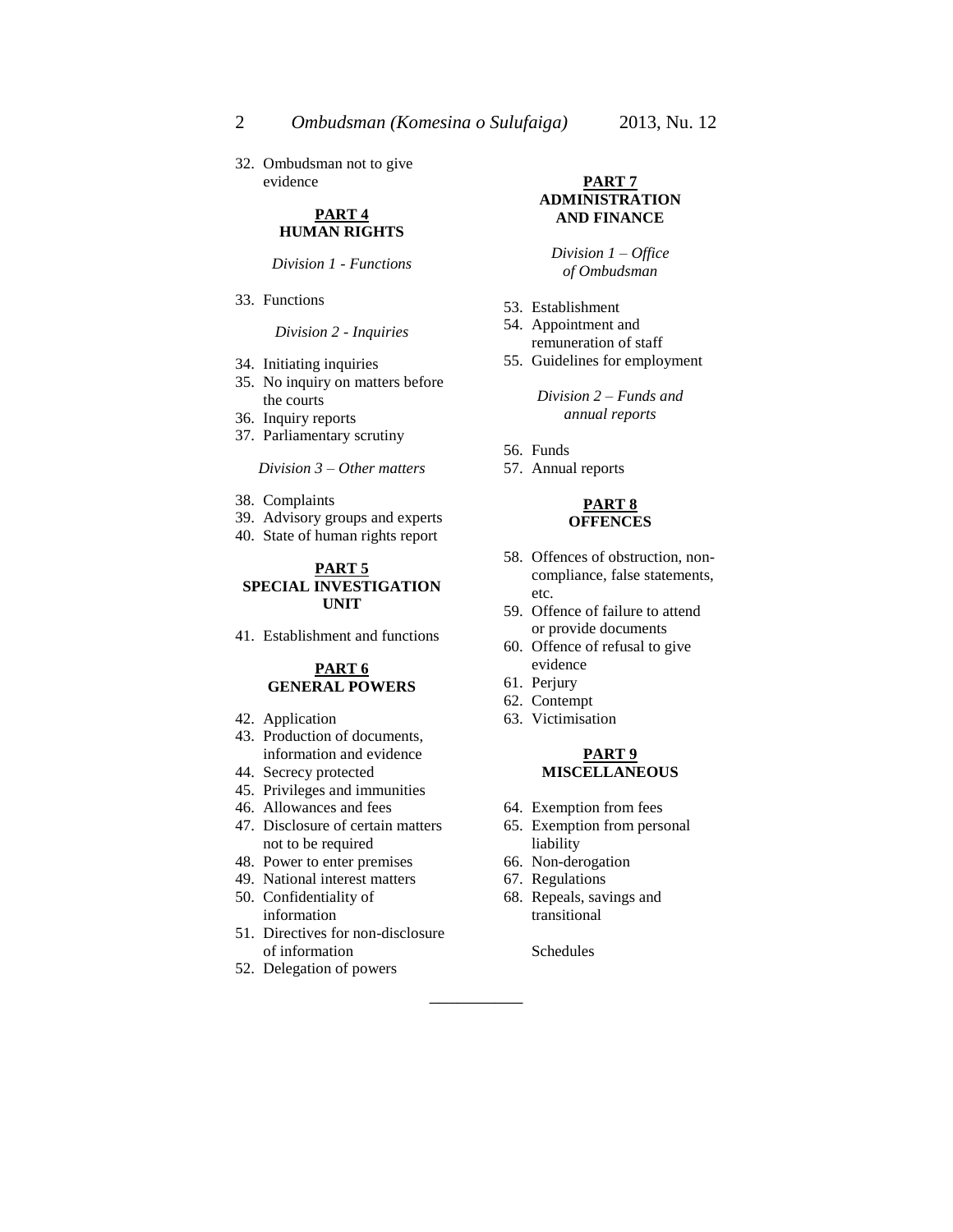### **2013, No. 12**

**AN ACT to:**

- **(a) continue the Ombudsman (***Komesina o Sulufaiga***) established under the** *Komesina o Sulufaiga (Ombudsman) Act 1988***; and**
- **(b) provide the functions, duties and powers to promote good governance in public administration; and**
- **(c) provide the functions, duties and powers relating to human rights for ensuring the dignity, equality and worth of individuals and recognising that individuals have the right to life, liberty and freedom from discrimination; and**
- **(d) provide for related purposes.** *[5 th June 2013]*

**BE IT ENACTED** by the Legislative Assembly of Samoa in Parliament assembled as follows:

### **PART 1 PRELIMINARY**

**1. Short title and commencement**-(1) This Act may be cited as the Ombudsman (*Komesina o Sulufaiga*) Act 2013.

(2) This Act commences on the date of assent by the Head of State.

**2. Interpretation** - In this Act, unless the context otherwise requires:

- "administrative decision" means a decision or recommendation made (including any recommendation made to a Minister), or any act done or omitted, on a matter of administration of a Ministry or organisation;
- "complaint", for Part III, means a complaint about an administrative decision, and "complainant" has a corresponding meaning;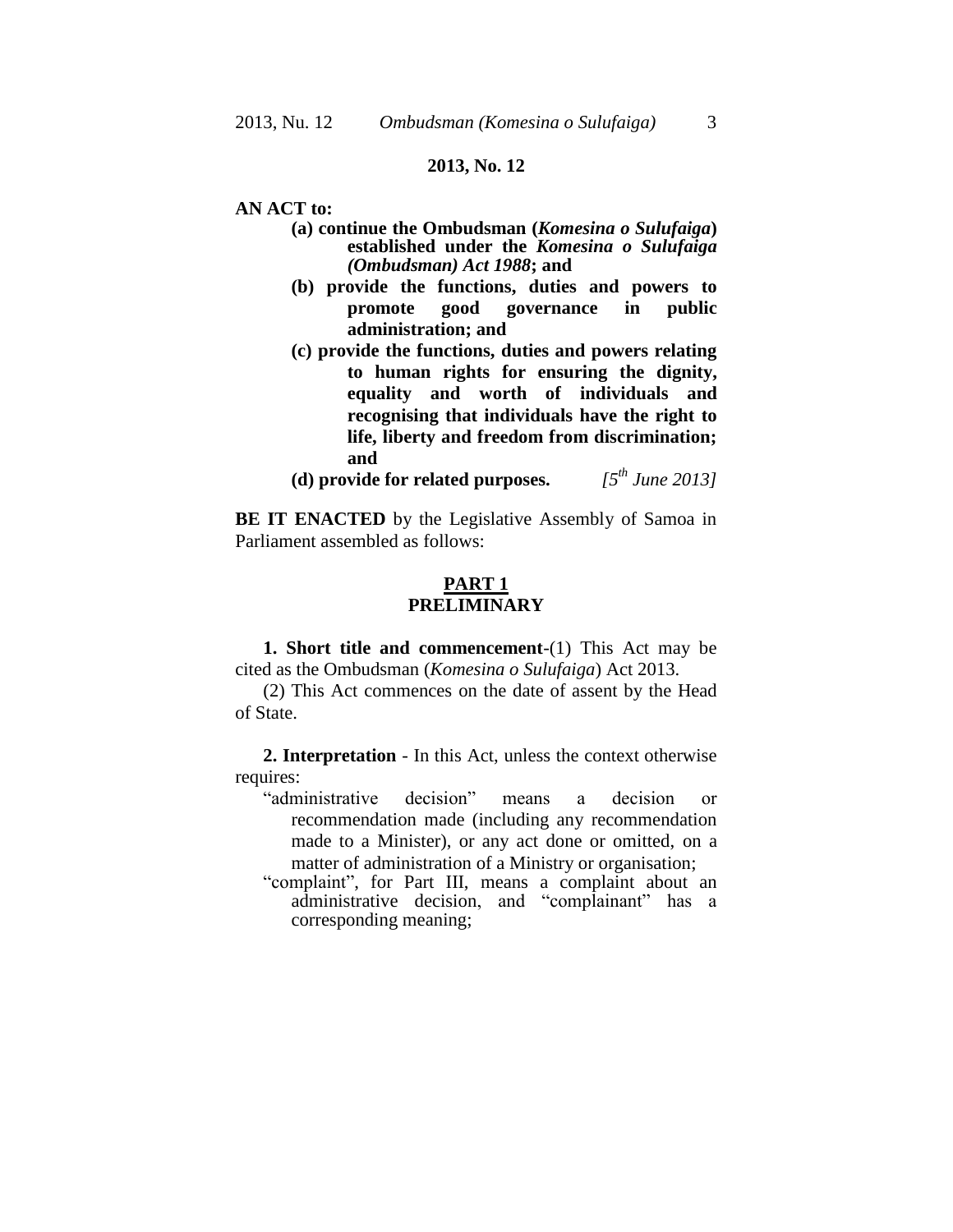"human rights" means human rights contained in any of the following:

- (a) in Part II of the Constitution and other laws of Samoa;
- (b) customary international law;
- (c) treaties and conventions listed in Schedule 1.
- "investigation" means an investigation carried out under Part 3:

"Ministry or organisation" means:

- (a) a Ministry listed under the Ministerial and Departmental Arrangement Act 2003 or established by an Act; or
- (b) a public office, government agency or government corporation established by an Act or the Government; or
- (c) a public body listed under the Public Bodies (Performance and Accountability) Act 2001.
- "Office" means the Office of the Ombudsman continued by section 53:
- "officer" for a Ministry or organisation, includes an employee, a member of a board or committee or any other person engaged to perform an administrative decision;
- "Ombudsman" means the person appointed under section 7 as the Ombudsman (*Komesina o Sulufaiga*);
- "Speaker" means the Speaker of the Legislative Assembly;
- "staff" means Assistant Ombudsmen, officers and other staff of the Office, and includes other persons engaged to carry out the functions, duties and powers under this Act.

### **3. Objectives** - The objectives of this Act are:

- (a) to promote transparency, accountability and integrity in the administration and decision making of Ministries and organisations; and
- (b) to promote and protect the dignity of humankind enshrined in the Constitution, international human rights law, as the foundation of a fair, just and peaceful society.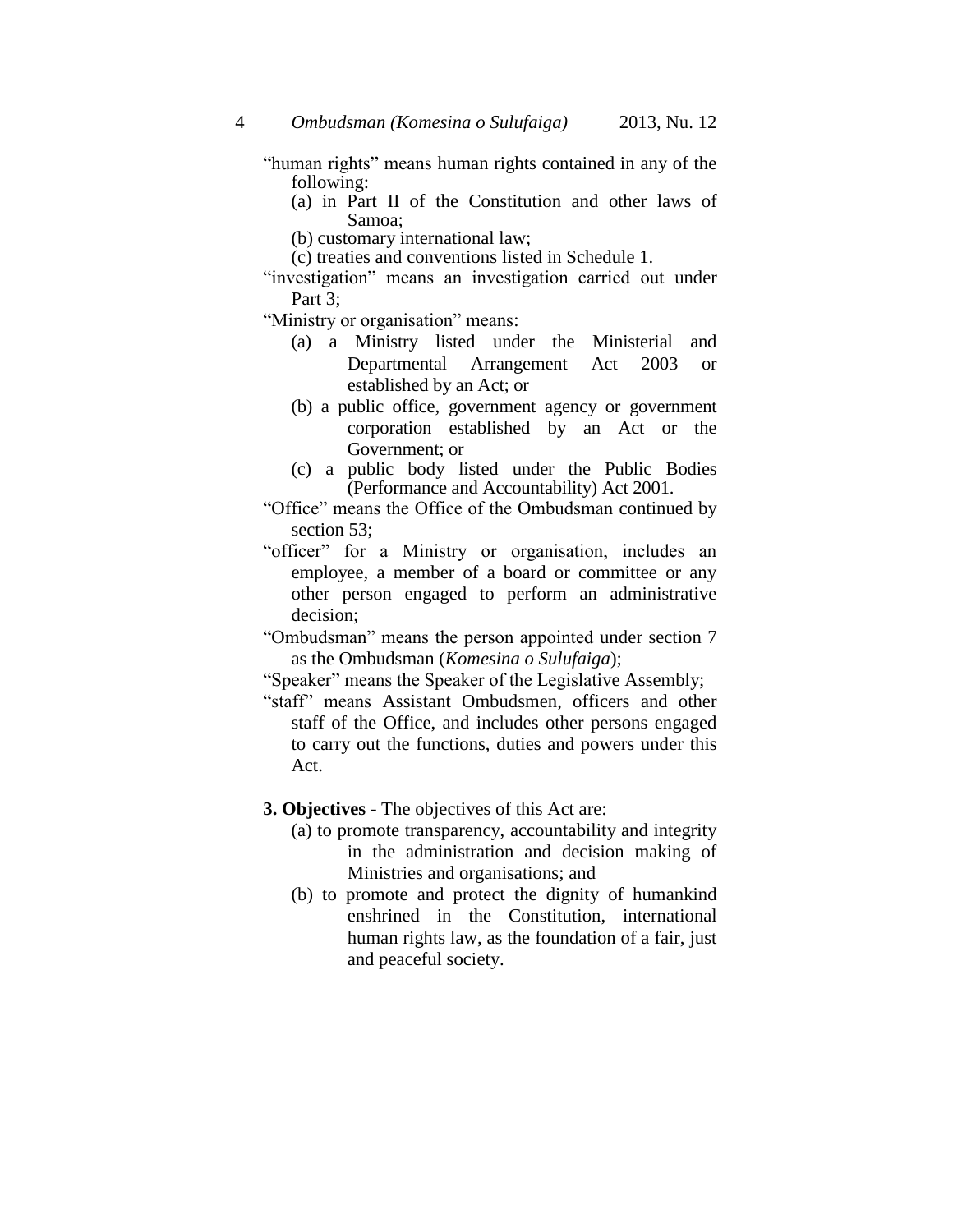**4. Act binds Government** - This Act binds the Government.

### **PART 2 OMBUDSMAN**

**5. Continuation and legal personality** - The Ombudsman (*Komesina o Sulufaiga*), previously established under the *Komesina o Sulufaiga (Ombudsman) Act 1988* continues and is established under this section as an independent corporate sole with perpetual succession and common seal and may:

- (a) own and dispose of property and other assets; and
- (b) enter into contracts; and
- (c) sue and be sued; and
- (d) do any other thing that a person may do in law.

**6. Independence**-(1) The Ombudsman:

- (a) is an independent officer of Parliament; and
- (b) must independently carry out the functions, duties and powers under this Act; and
- (c) when carrying out the functions, duties and powers under this Act, is not to be subject to a direction or influenced by a person, officeholder or authority.

(2) This section does not prevent a court from making a direction or order whether the Ombudsman:

- (a) has carried out the functions, duties and powers under this Act; or
- (b) should or should not carry out the functions, duties or powers.

**7. Appointment** - Subject to section 8, the Head of State may appoint a person recommended by the Legislative Assembly as the Ombudsman.

**8. Selection and criteria**-(1) The Ombudsman is to be selected pursuant to the selection processes and criteria set out in Schedule 3.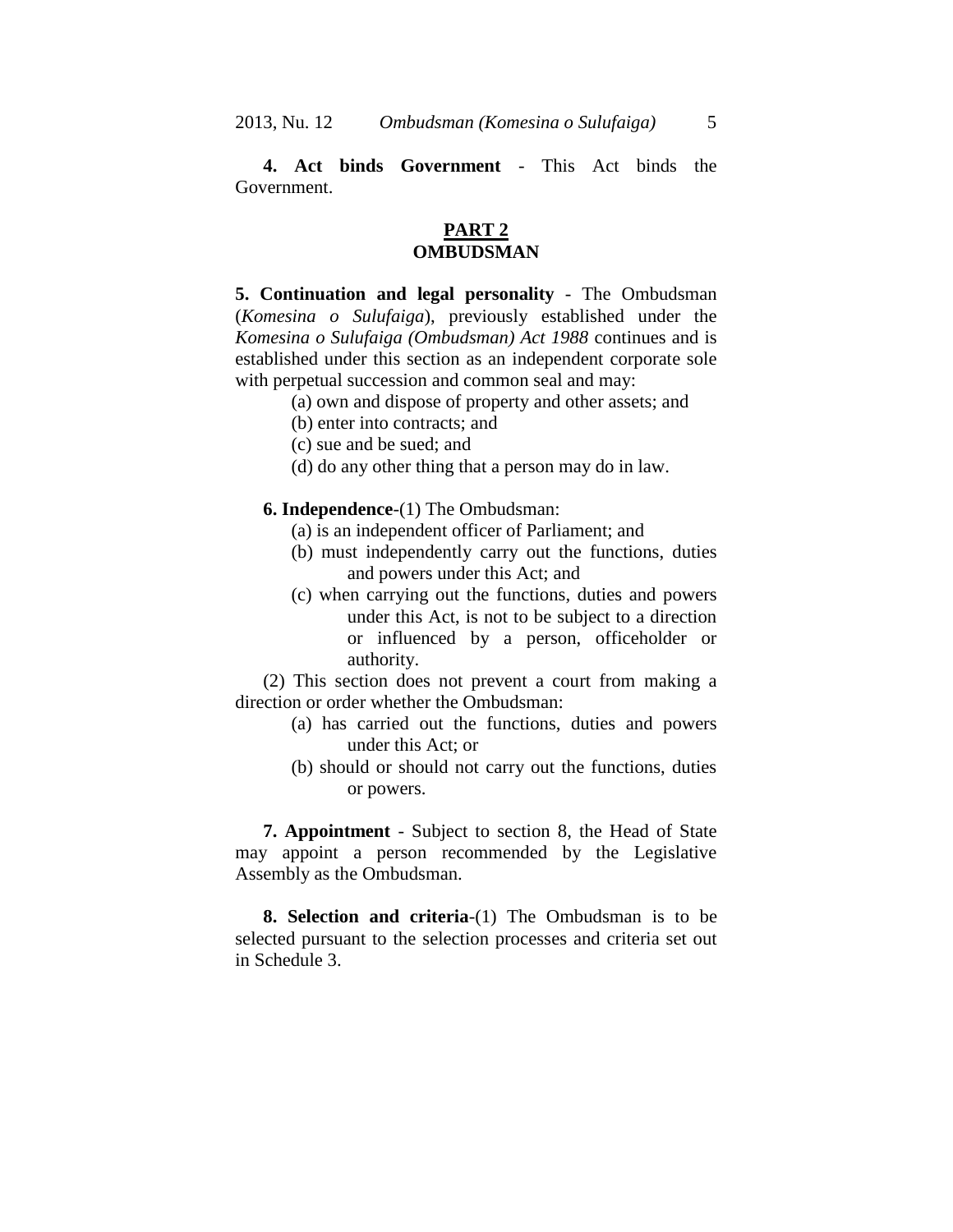(2) An appointment that is not pursuant to section 7 and Schedule 3 is void.

**9. Oath of office** - The Ombudsman must, before taking office, take before the Speaker the oath of office set out in Part 1 of Schedule 2.

### **10. Terms of office** - The Ombudsman:

- (a) is appointed for six (6) years; and
- (b) is eligible for re-appointment; and
- (c) on expiry of the term, continues in office until re-appointed or a successor takes the oath of office.

**11. Remuneration**-(1) The salary, allowances and other benefits of the Ombudsman are determined under the Remuneration Tribunal Act 2003 by the Tribunal taking into account the terms and conditions of other parliamentary officers and constitutional office holders.

(2) The salary, allowances and other benefits of the Ombudsman are not to be reduced during the term of office of the Ombudsman, unless as part of a general reduction of salaries applied proportionately to all persons whose salaries, allowances and other benefits are determined under the Remuneration Tribunal Act 2003.

(3) The salary, allowances and other benefits referred to in subsection (1) are to be charged on the Treasury Fund, without further appropriation than this subsection.

**12. Ombudsman to hold no other office**-(1) The Ombudsman must not:

(a) become a Member of Parliament while in office; or

(b) without the approval of the Speaker in each particular case, hold any other office or employment or engage in any activity or practice that may in any way conflict with the Ombudsman's actual or perceived independence or impartiality.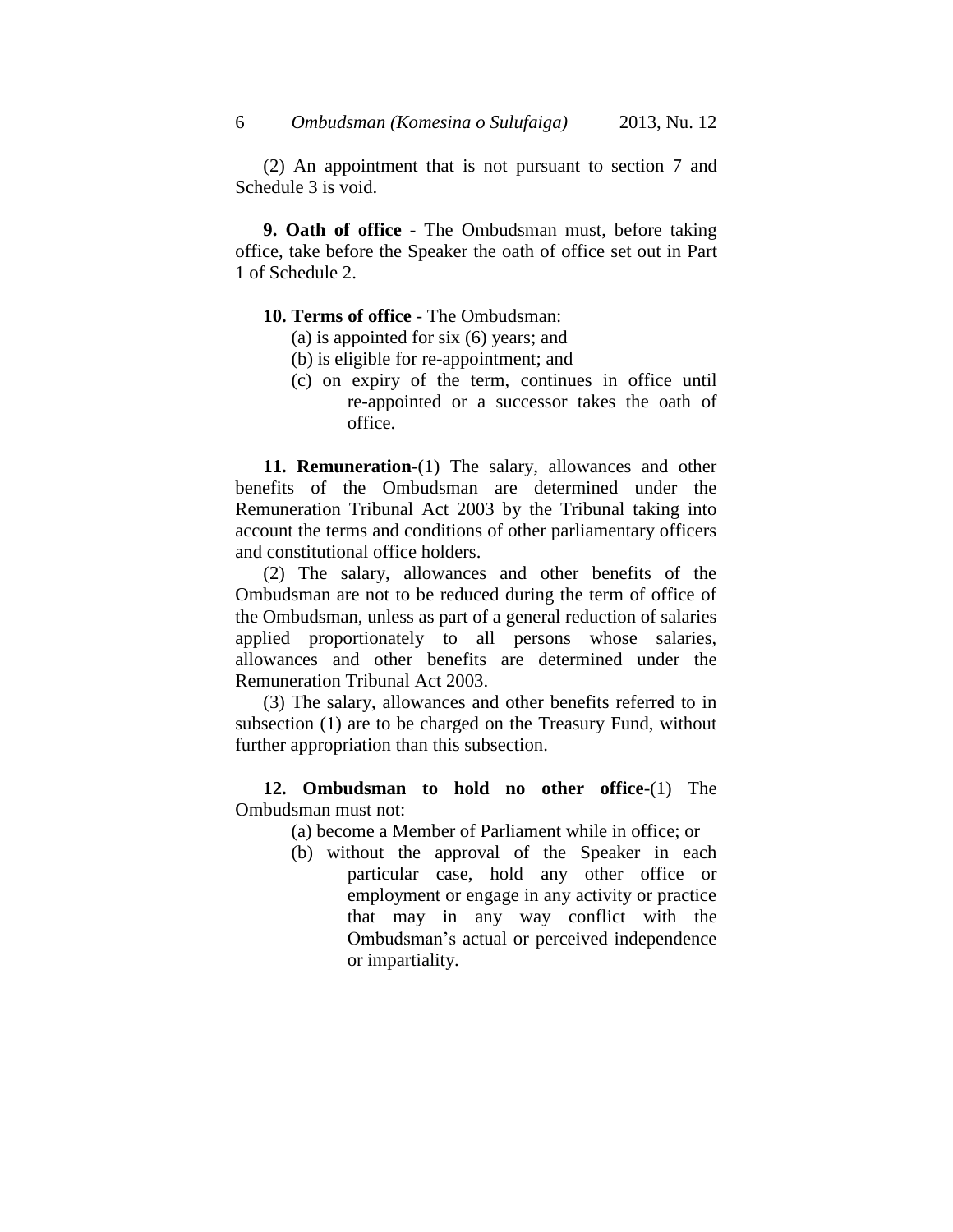(2) If the Ombudsman becomes aware of an actual or perceived conflict of interest, the Ombudsman must:

(a) immediately inform the Speaker; and

(b) take immediate action to avoid the conflict of interest.

**13. Acting Ombudsman** - If the Ombudsman is unable to carry out the functions of the office because of illness, absence on leave or from Samoa, vacancy or any other reason:

(a) the Ombudsman; or

(b) the Head of State for vacancy of office on death,

may, in writing, designate an Assistant Ombudsman to carry out the functions of the Ombudsman.

**14. Resignation** - The Ombudsman may, in writing to the Head of State, resign from office.

**15. Removal and suspension**-(1) The Head of State, acting on the recommendation of the Legislative Assembly, may remove the Ombudsman from office for inability to perform the functions of the office arising from infirmity of body or mind or for misconduct in office.

(2) The Ombudsman may not otherwise be removed except under this section.

(3) If the Legislative Assembly considers that the question of removal from office ought to be investigated, the Legislative Assembly may appoint a tribunal, consisting of:

- (a) a retired judge in Samoa or elsewhere or a lawyer qualified for appointment as a judge of the Supreme Court, as chairperson; and
- (b) two (2) other members.

(4) If the question relates to infirmity of body or mind, one of the members under subsection (3)(b) must be a medical practitioner registered under the Medical Practitioners Act 2007.

(5) The tribunal must enquire into the matter and provide a written report of the facts and its findings to the Legislative Assembly.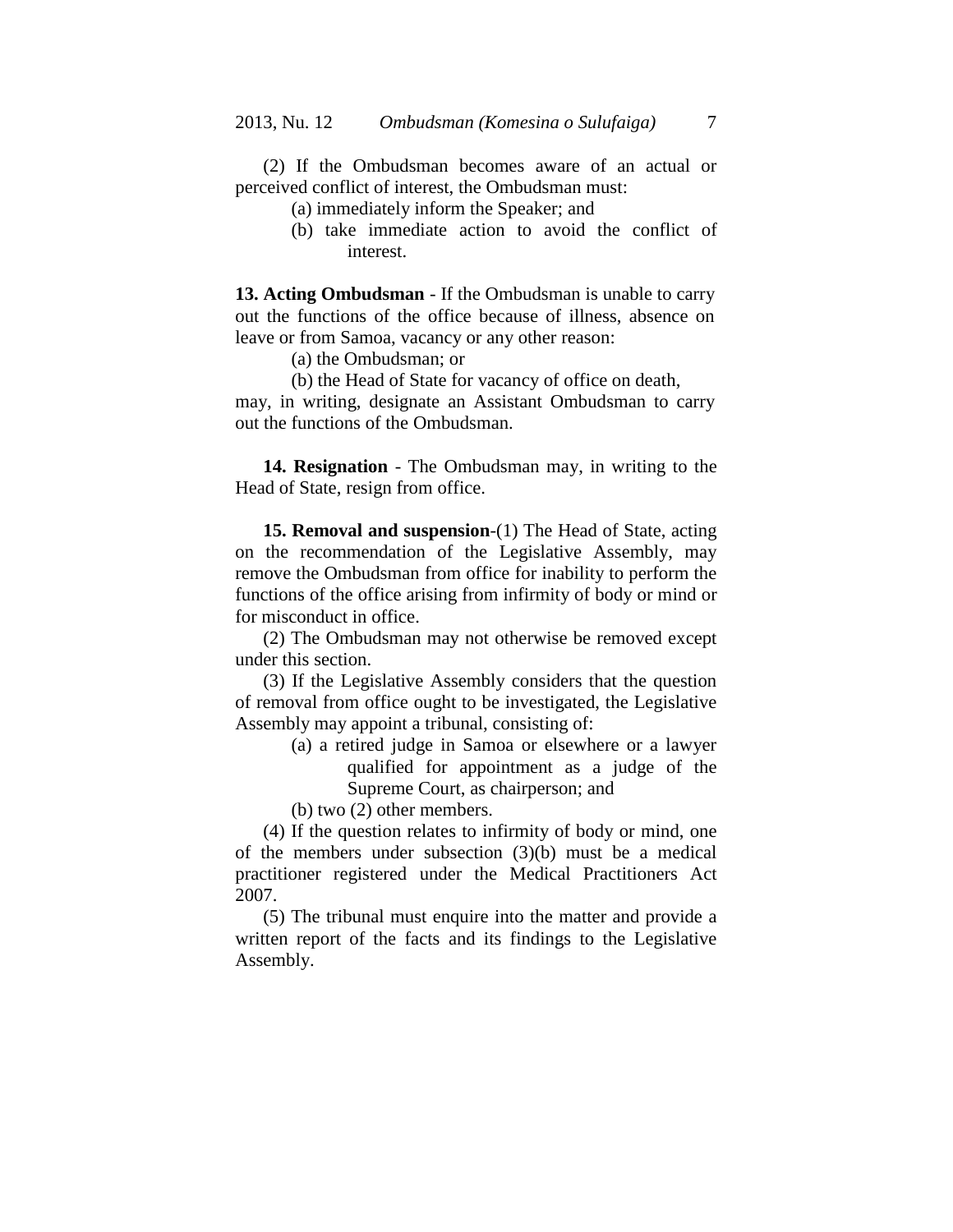(6) If the question of removing the Ombudsman has been referred to the tribunal, the Head of State, acting on the recommendation of the Legislative Assembly, may suspend the person from office pending the determination of the question of removal.

(7) The terms and conditions for a tribunal are to be prescribed by regulations or determined by the Speaker if no regulations are made.

**16. Automatic vacation of office**-(1) As an exception to section 15, the office of the Ombudsman automatically becomes vacant if the Ombudsman:

- (a) becomes subject to an order of medical custody under the Mental Health Act 2007; or
- (b) has been adjudged bankrupt by a court of competent jurisdiction; or
- (c) has been duly nominated under section 48 of the Electoral Act 1963; or
- (d) has been convicted by a court or tribunal of competent jurisdiction, in Samoa or elsewhere, of any of the following -
	- (i) a serious criminal offence;
	- (ii) misuse of public funds;
	- (iii) a provision of this Act.

(2) In this section, "serious criminal offence" means an offence that prescribes a fine of at least 20 penalty units or imprisonment of at least two (2) years.

(3) The effective date of vacation of office is the date of the order, adjudication or conviction.

(4) If there is doubt as to the effective date of vacation of office, the Speaker may determine the date.

**17. Vacancy**-(1) The office of the Ombudsman becomes vacant when the Ombudsman dies, retires or resigns or is removed from office or vacates the office under section 16.

(2) A vacancy is to be filled pursuant to section 7 and Schedule 3.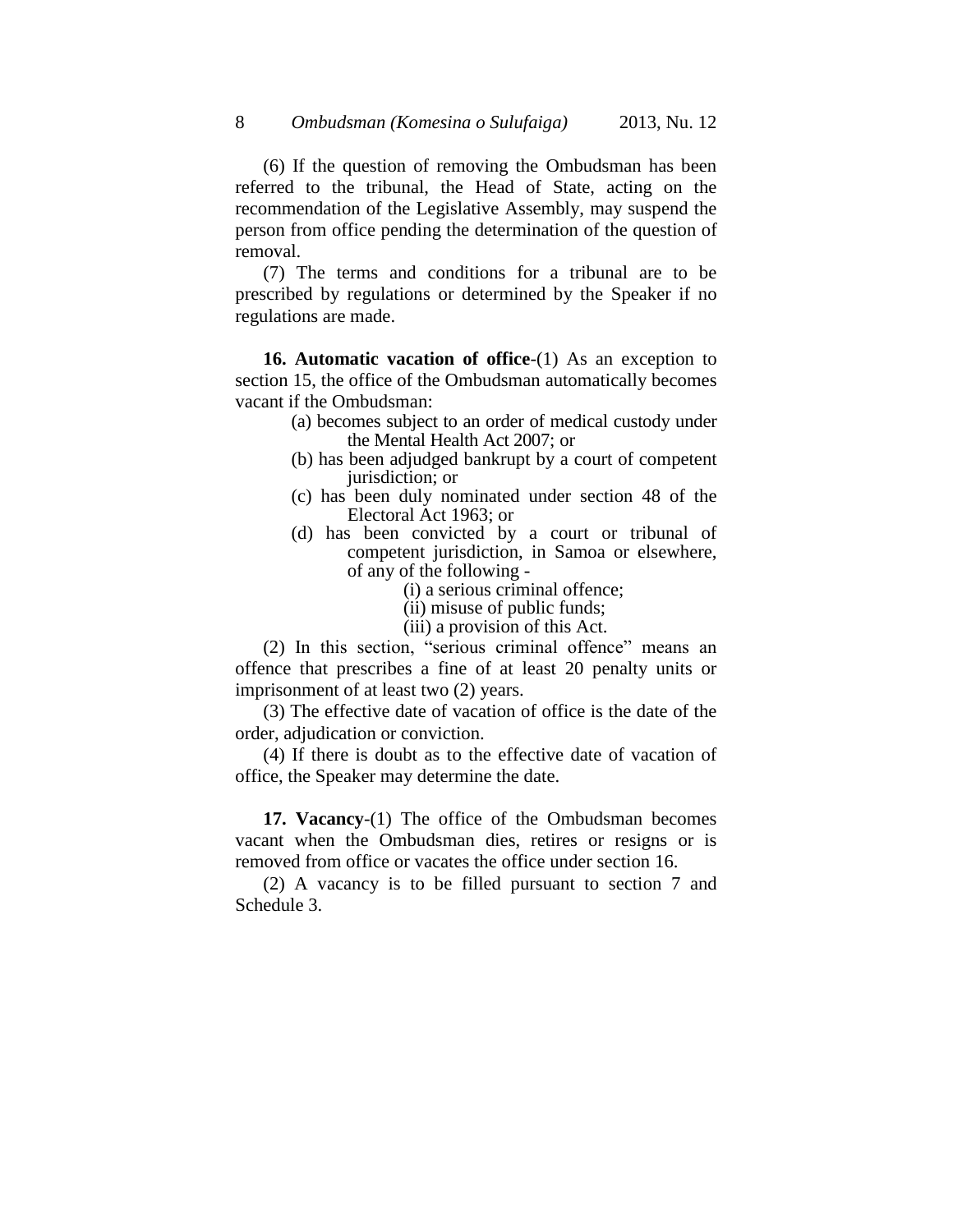## **PART 3 ADMINISTRATIVE DECISIONS**

#### *Division 1 – Powers and proceedings*

**18. Powers to investigate administrative decisions**-(1) The Ombudsman may, on complaint or own initiative, investigate any administrative decision that affects a person in the person's personal capacity made by any of the following:

- (a) a Ministry or organisation; or
- (b) an officer when carrying out a power or function conferred by an enactment.

(2) The Ombudsman may, commence an investigation upon receiving a complaint even if the complaint may not, on its face, be against any administrative decision.

**19. Referral of matters by parliamentary committees or Prime Minister**-(1) Without limiting section 18, a parliamentary committee may refer to the Ombudsman:

> (a) to investigate a petition that is before that committee for consideration, or a matter to which the petition relates; and

(b) subject to any special direction of the committee -

(i) investigate the petition or matter if it is within the Ombudsman's jurisdiction; and

(ii) make a report to the committee.

(2) Section 23, 29 or 30 does not apply to the investigation or report made under subsection (1).

(3) Without limiting section 18 and subsection (1), the Prime Minister may, refer a matter to the Ombudsman (except a matter about a judicial proceeding) if the Ombudsman consents to such a referral for investigation and report.

(4) Despite other provisions of this Act, the Ombudsman:

(a) must -

(i) investigate the matter under subsection (3) if it is within the Ombudsman's jurisdiction; and

(ii) make a report to the Prime Minister; and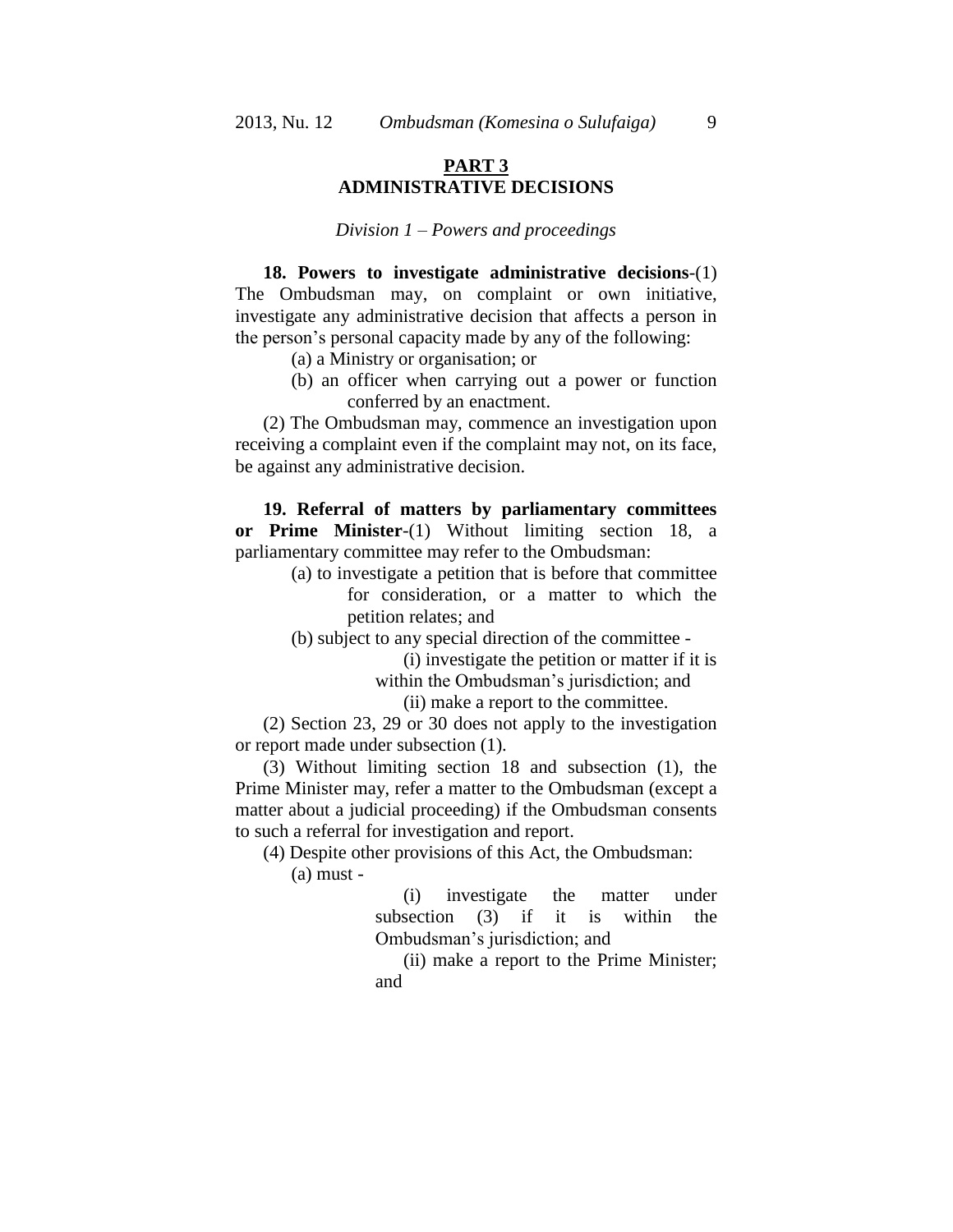(b) may send a copy of the report to Parliament.

(5) Section 28 does not apply to an investigation or report made under subsection (4).

**20. Overriding powers** - The powers of the Ombudsman under this Act may be exercised as an exception to any enactment to the effect that:

- (a) the administrative decision is final; or
- (b) no appeal lies for the administrative decision; or
- (c) no proceeding or decision of the person or organisation whose administrative decision it is must be challenged, reviewed, quashed, or called into question.

**21. Matters not to be investigated**-(1) This Act does not authorise the Ombudsman to investigate any of the following:

(a) an administrative decision for which there is, under an enactment, a right of appeal or objection, or a right to apply for a review, on the merits of the case, to a court, or to any tribunal constituted under an enactment, whether or not -

> (i) the right of appeal, objection or application has been exercised in the particular case; and

> (ii) any time, prescribed for the exercise of that right has expired;

- (b) a decision, recommendation, act, or omission of a trustee within the meaning of the Trustee Act 1975;
- (c) a decision, recommendation, act, or omission on any proceedings made -

(i) by the legal adviser to the Ombudsman pursuant to the rules of the time being approved by the Government for the conduct of Government legal business; or

(ii) by counsel for the Government.

(2) If a question arises whether the Ombudsman has jurisdiction to investigate a case or class of cases under this Part, the Ombudsman may apply to the Supreme Court for a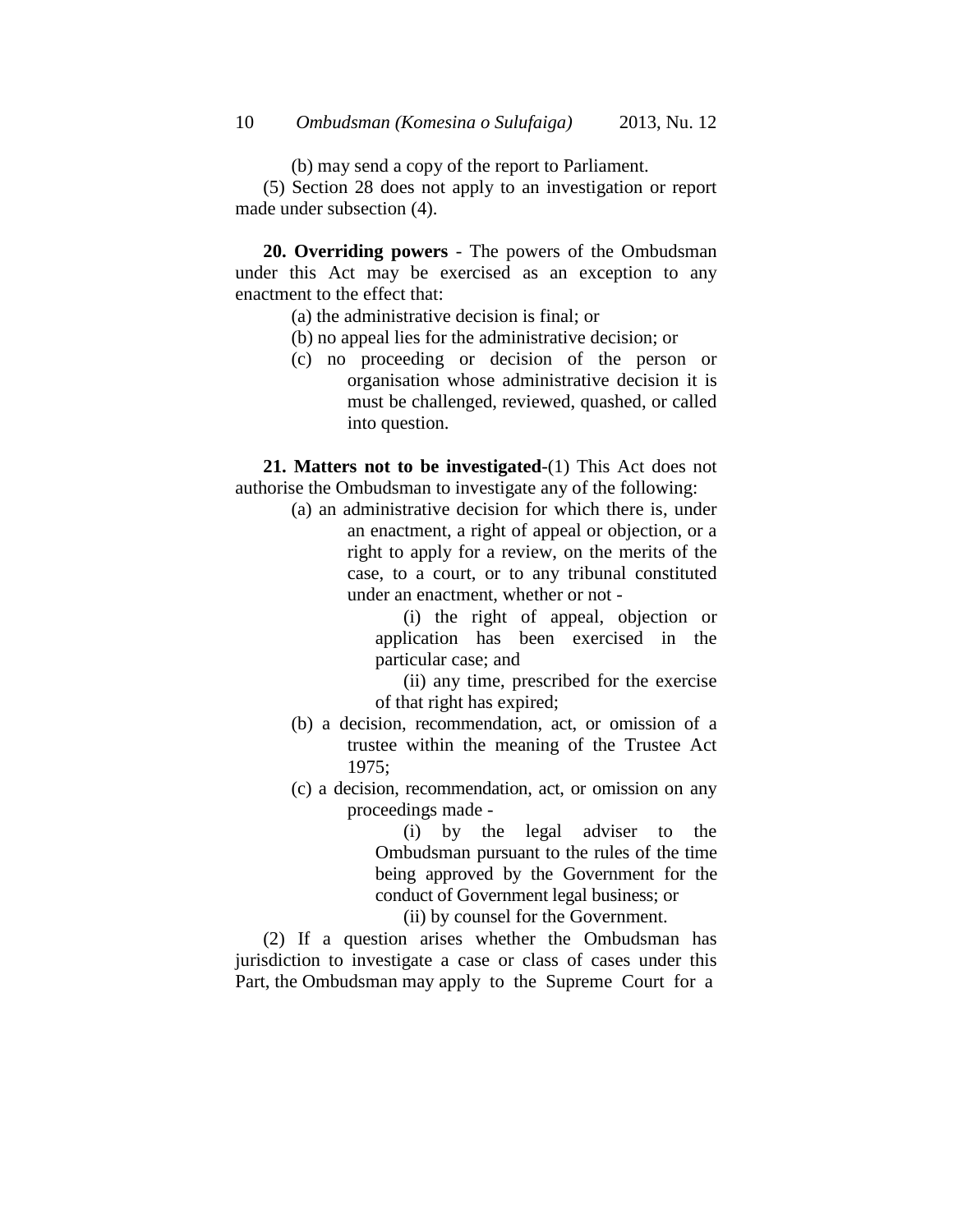declaratory order determining the question under the Declaratory Judgments Act 1988.

**22. Mode of complaint**-(1) A complaint to the Ombudsman may be made in person, in writing, by telephone or in any other form of communication.

(2) As an exception to any enactment, a letter written and addressed to the Ombudsman by:

- (a) a person in custody on a charge or after conviction of an offence; or
- (b) an inpatient under the Mental Health Act 2007,

must be immediately forwarded, unopened, to the Ombudsman by the person-in-charge of the place or institution where the writer of the letter is detained or of which writer is an inpatient.

(3) A person, other than the Ombudsman, who opens a letter in contravention to subsection (2) commits an offence and is liable to a fine not exceeding 20 penalty units.

**23. Refusal to investigate complaint**-(1) The Ombudsman may refuse to investigate a complaint further, if, when investigating the complaint within his or her jurisdiction, it appears to the Ombudsman that:

- (a) under the law or existing administrative practice there is an adequate remedy or right of appeal, other than the right to petition Parliament, for the complaint (whether or not the complainant has utilised the remedy or right); or
- (b) having regard to all the circumstances of the case, a further investigation is unnecessary.

(2) Without limiting the powers under this Act, the Ombudsman may decide not to investigate or not to further investigate a complaint if:

> (a) it relates to an administrative decision of which the complainant has had knowledge for more than 12 months before the complaint is received by the Ombudsman; or

(b) in the Ombudsman's opinion -

(i) the subject-matter of the complaint is trivial; or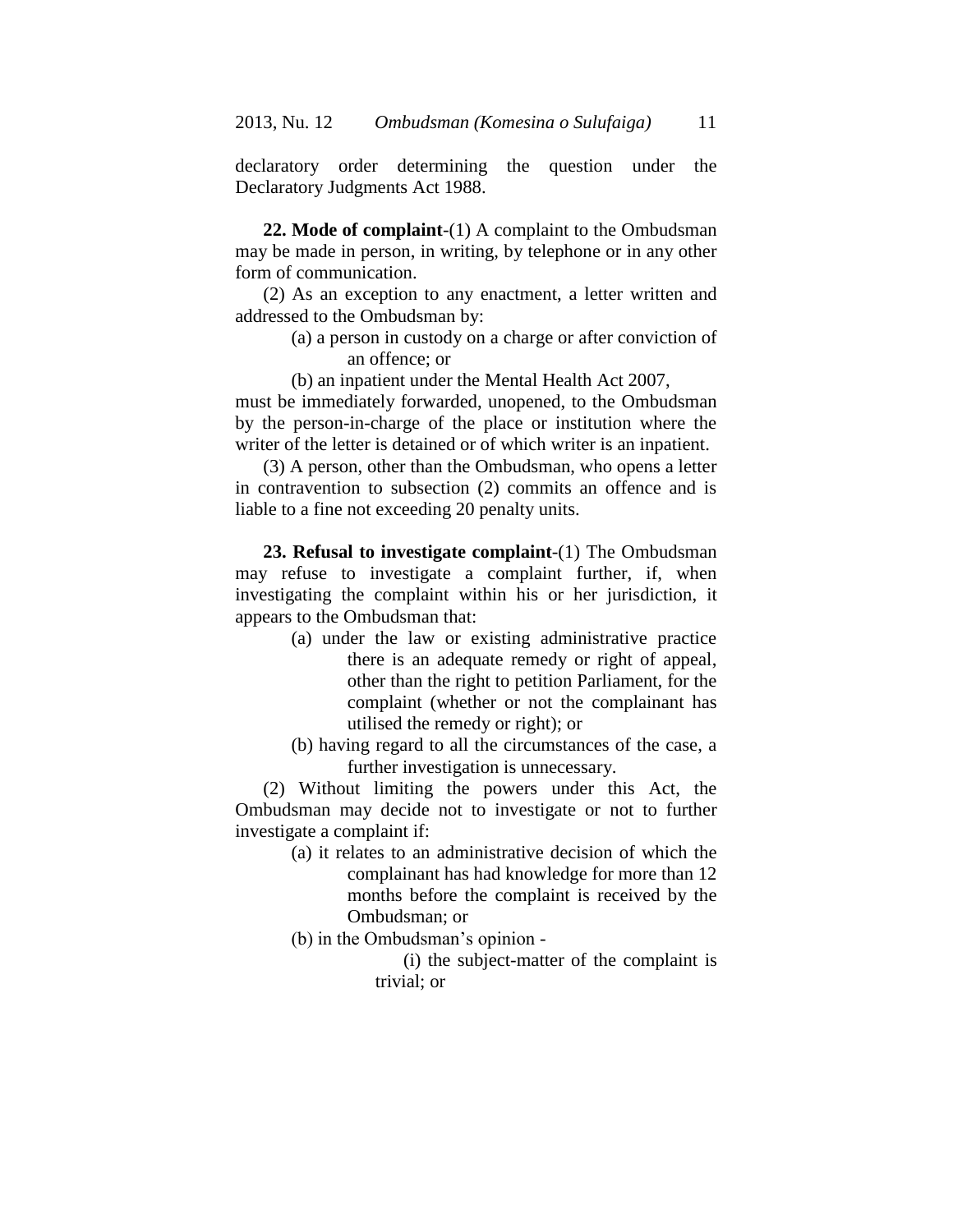(ii) the complaint is frivolous or vexatious or is not made in good faith; or

(iii) the complainant does not have a sufficient personal interest in the subjectmatter of the complaint.

(3) If the Ombudsman decides not to investigate or further investigate a complaint, the Ombudsman must inform the complainant of the decision (and may state reasons for the decision).

**24. Proceedings**-(1) The Ombudsman must, before investigating a matter, inform the chief executive officer of the Ministry or organisation affected, of the Ombudsman's intention to make the investigation.

(2) The Ombudsman may:

(a) hear or obtain information from a person; and

- (b) make inquiries.
- (3) The Ombudsman:

(a) must conduct the investigation in private; and

(b) is not required to hold a hearing.

**25. Right to be heard and consultation**-(1) A person is not entitled as of right to be heard by the Ombudsman.

(2) If during an investigation it appears to the Ombudsman that there may be sufficient grounds for the Ombudsman to make a report or recommendation that may adversely affect a Ministry, organisation or person, the Ombudsman must give the Ministry, organisation or person an opportunity to be heard.

(3) The Ombudsman may, during or after an investigation, consult the Minister responsible for the matter being investigated.

(4) On the request of the Minister responsible for the matter being investigated or if an investigation relates to any recommendation made to a Minister, the Ombudsman must, after making the investigation, consult the Minister before forming a final opinion on a matter referred to in section 28(1) or  $(2)$ .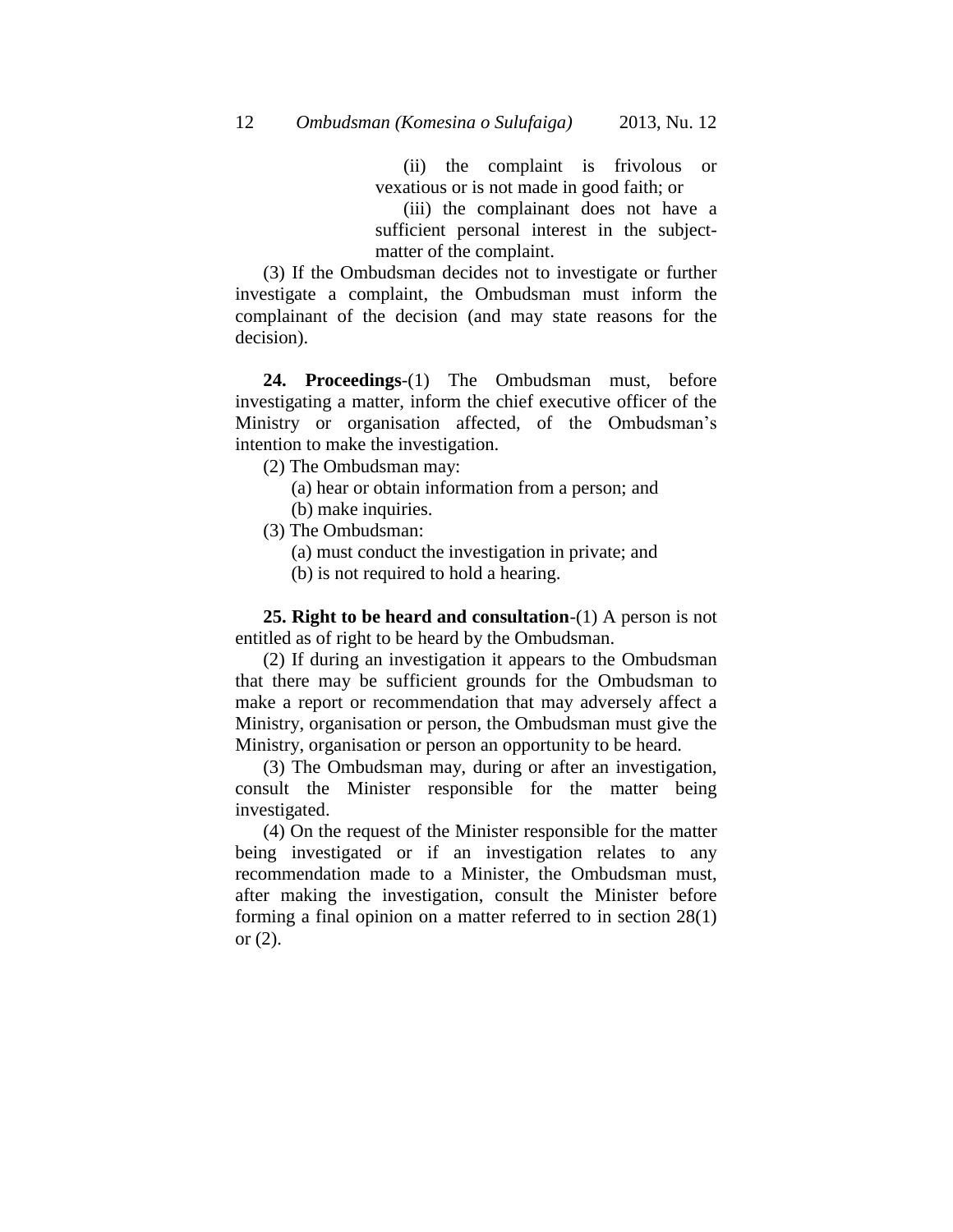**26. Referral of matters to appropriate authority** - If, during or after an investigation, the Ombudsman is of the opinion that there is evidence of a breach of duty or misconduct on the part of an officer of a Ministry or organisation, the Ombudsman must refer the matter to the appropriate authority.

**27. Other procedures** - Subject to this Act, the Ombudsman may regulate other procedures under this Part.

## *Division 2 - Results of investigations and immunities*

**28. Procedures after investigation**-(1) This section applies to the following cases:

> (a) a case where, after an investigation, the Ombudsman is of the opinion that the administrative decision which was the subject-matter of the investigation -

> > (i) appears to have been contrary to law; or

> > (ii) was unreasonable, unjust, oppressive, or discriminatory, or was in accordance with a rule of law or a provision of any enactment or a practice that is or may be unreasonable, unjust, oppressive, or discriminatory; or

> > (iii) was based wholly or partly on a mistake of law or fact; or

(iv) was wrong;

(b) a case where the Ombudsman is of the opinion that -

(i) in the making of the administrative decision under an enactment, a discretionary power has been exercised for an improper purpose or on irrelevant grounds or on the taking into account of irrelevant considerations; or

(ii) for a decision made in the exercise of a discretionary power, reasons should have been given for the decision.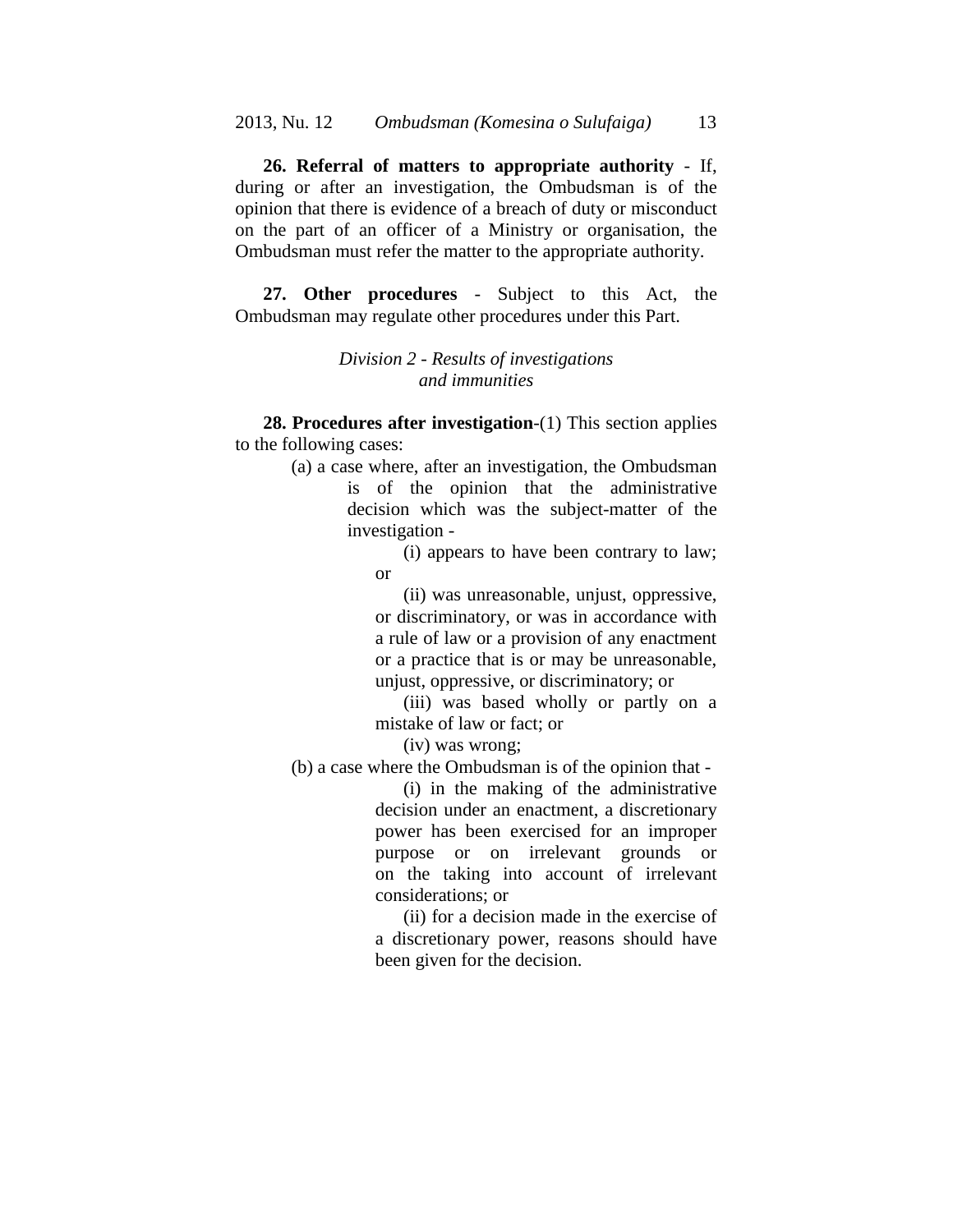(2) If in a case to which this section applies the Ombudsman is of the opinion that:

- (a) the matter should be referred to the appropriate authority for further consideration; or
- (b) the omission should be rectified; or
- (c) the decision should be cancelled or varied; or
- (d) any practice on which the decision, recommendation, act, or omission was based should be altered; or
- (e) any law on which the decision, recommendation, act, or omission was based should be reconsidered; or
- (f) reasons should have been given for the decision; or
- (g) any other steps should be taken,

the Ombudsman must report the opinion and reasons to the appropriate Ministry or organisation, and may make recommendations.

- (3) For the purposes of subsection (2), the Ombudsman:
	- (a) may request the Ministry or organisation to notify the Ombudsman, within a specified time, of any steps that it proposes to take to give effect to the Ombudsman's recommendations; and
	- (b) must also send a copy of the report and recommendations to the Minister or organisation concerned with the report; or
	- (c) may make the report public if the report relates
		- (i) to an own motion investigation; or

(ii) to an issue that is already in the public domain and it is in the public interest to make the report public.

(4) If, within a reasonable time after the report is made, no action is taken which in the opinion of the Ombudsman to be adequate and appropriate, the Ombudsman may:

- (a) after considering any comment made by the Ministry or organisation affected by the report, send a copy of the report and recommendations to the Prime Minister; and
- (b) make a report to Parliament on the matter.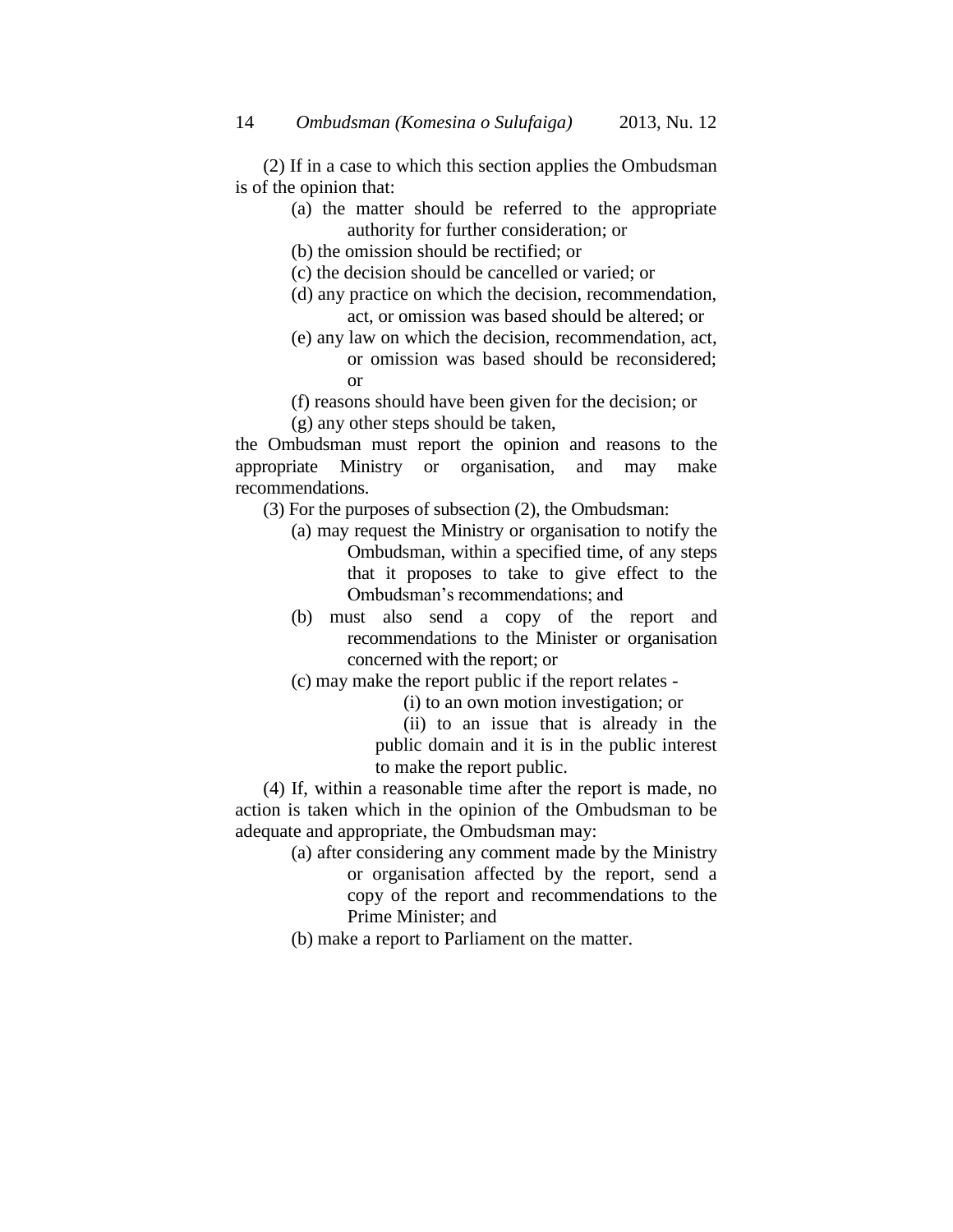(5) The Ombudsman must attach to a report sent or made under subsection (4) a copy of any comment made by the Ministry or organisation affected by the report.

**29. Right to be heard on any adverse comments** - As an exception to section 28, the Ombudsman must not, in any report made under this Act, make a comment that is adverse to a person unless the Ombudsman has given the person an opportunity to be heard.

**30. Complainant to be informed of result of investigation**-(1) If, on an investigation following a complaint, the Ombudsman makes a recommendation under section 28(2) and (3), and no action which seems to the Ombudsman to be adequate and appropriate is taken on the recommendation within a reasonable time, the Ombudsman:

- (a) must inform the complainant of the recommendation; and
- (b) may make any comment on the matter.

(2) The Ombudsman must in any case inform the complainant in writing of the result of the investigation.

**31. Proceedings not to be questioned or to be subject to review**-(1) A proceeding of the Ombudsman must not be held bad for want of form, except on the ground of lack of jurisdiction.

(2) A proceeding or decision of the Ombudsman must not be challenged, reviewed, quashed, or called into question in a court.

**32. Ombudsman not to give evidence**-(1) The Ombudsman or a staff member must not be called to give evidence in a court, or in any proceedings of a judicial nature, for anything coming to his or her knowledge when carrying out the functions, duties or powers under this Part.

(2) Anything said or any information supplied or any document or thing produced by any person in an inquiry or proceedings before the Ombudsman under this Part has the same privilege of an inquiry or proceedings in a court.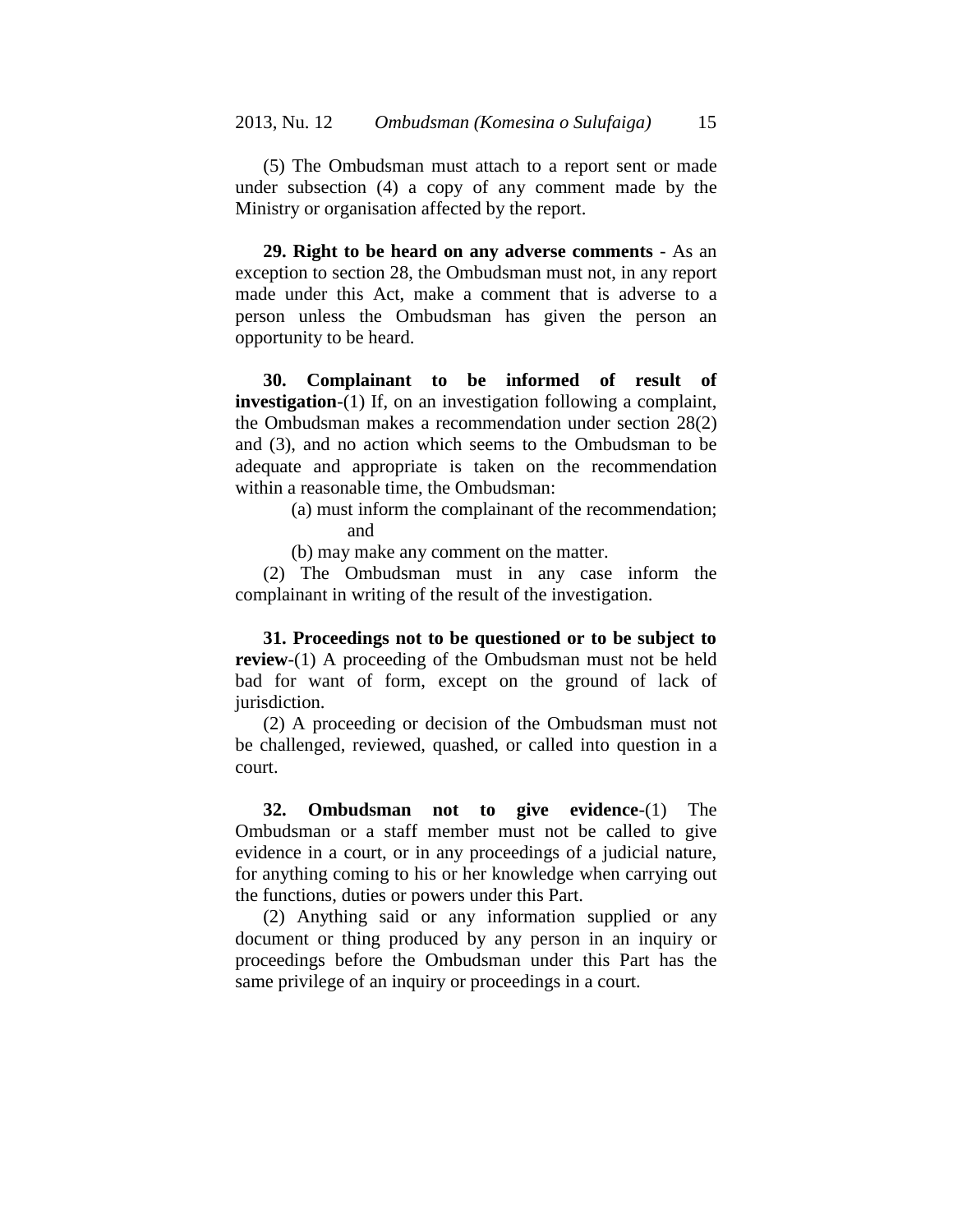(3) A report made by the Ombudsman under this Part is taken to be an official report made by a person holding an inquiry under the authority of the Legislative Assembly.

### **PART 4 HUMAN RIGHTS**

### *Division 1 - Functions*

**33. Functions** - The Ombudsman has the following human rights functions:

- (a) to promote public awareness of human rights and efforts to combat all forms of discrimination or corruption through the provision of information and education;
- (b) to inquire into, and report on, alleged violations of human rights;
- (c) to monitor and promote compliance with international and domestic human rights law including through any of the following -

(i) making recommendations as to the desirability of Samoa becoming a party to an international human rights instrument;

(ii) reviewing existing and proposed legislation or reviewing other laws for consistency with international human rights law and recommending additional legislative and other measures to protect human rights;

(iii) advising the Government on its reporting obligations under international human rights instruments and on the content of those reports;

(iv) providing information to the international human rights system, including the Human Rights Council and its mechanisms and the human rights treaty monitoring bodies;

(d) with the approval of a court, to participate in judicial proceedings as a friend of the court or as a party where human rights issues arise; or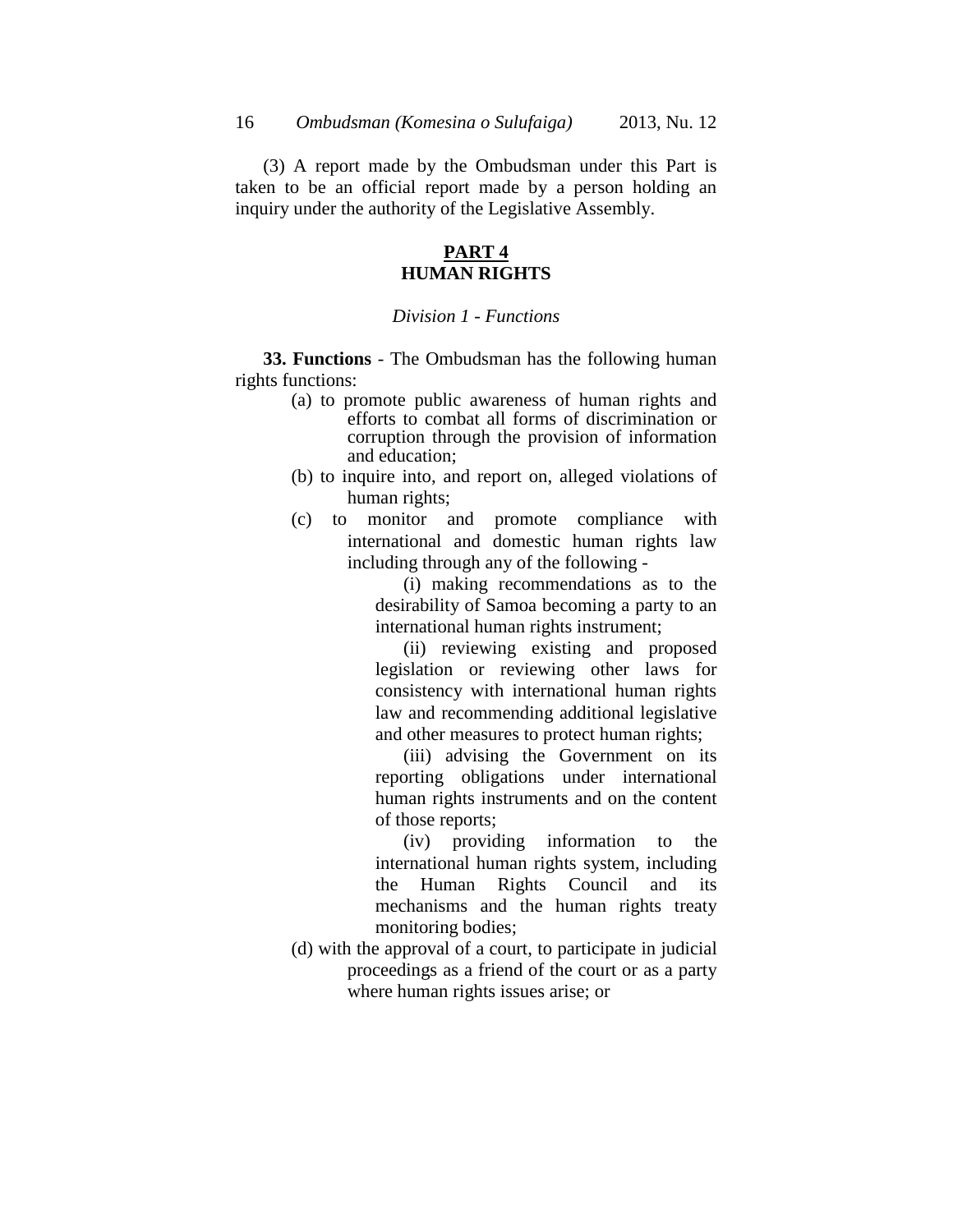- (e) to visit all public and, subject to section 48, private places of voluntary and involuntary confinement or detention;
- (f) to consult, engage and cooperate with relevant civil society organisations, including business and labour organisations, ethnic and minority organisations, and academic institutions, as the Ombudsman considers appropriate;
- (g) to consult, engage and cooperate with other national, regional and international human rights bodies as the Ombudsman considers appropriate;
- (h) to advise on any matter referred to the Ombudsman by the Government, having regards to the available resources and priorities of the Ombudsman;
- (*i*) to produce and publicise reports on any of the functions in this section;
- (j) to do anything incidental or conducive to the performance of any of the functions in this section or carry out any other human rights function under this Act.

### *Division 2 - Inquiries*

**34. Initiating inquiries** - If the Ombudsman becomes aware of widespread, systemic or entrenched situations or practices that violate human rights, the Ombudsman may initiate an inquiry.

**35. No inquiry on matters before the courts** - The Ombudsman may not inquire into a matter that is the subject of any proceedings pending in any court, unless the court proceedings have been unreasonably delayed and are invited to do so under section 33(d).

**36. Inquiry reports**-(1) If an inquiry finds evidence of human rights violations, the report may include any or all of the following:

> (a) a determination that a violation of human rights has occurred and should not be repeated or continued;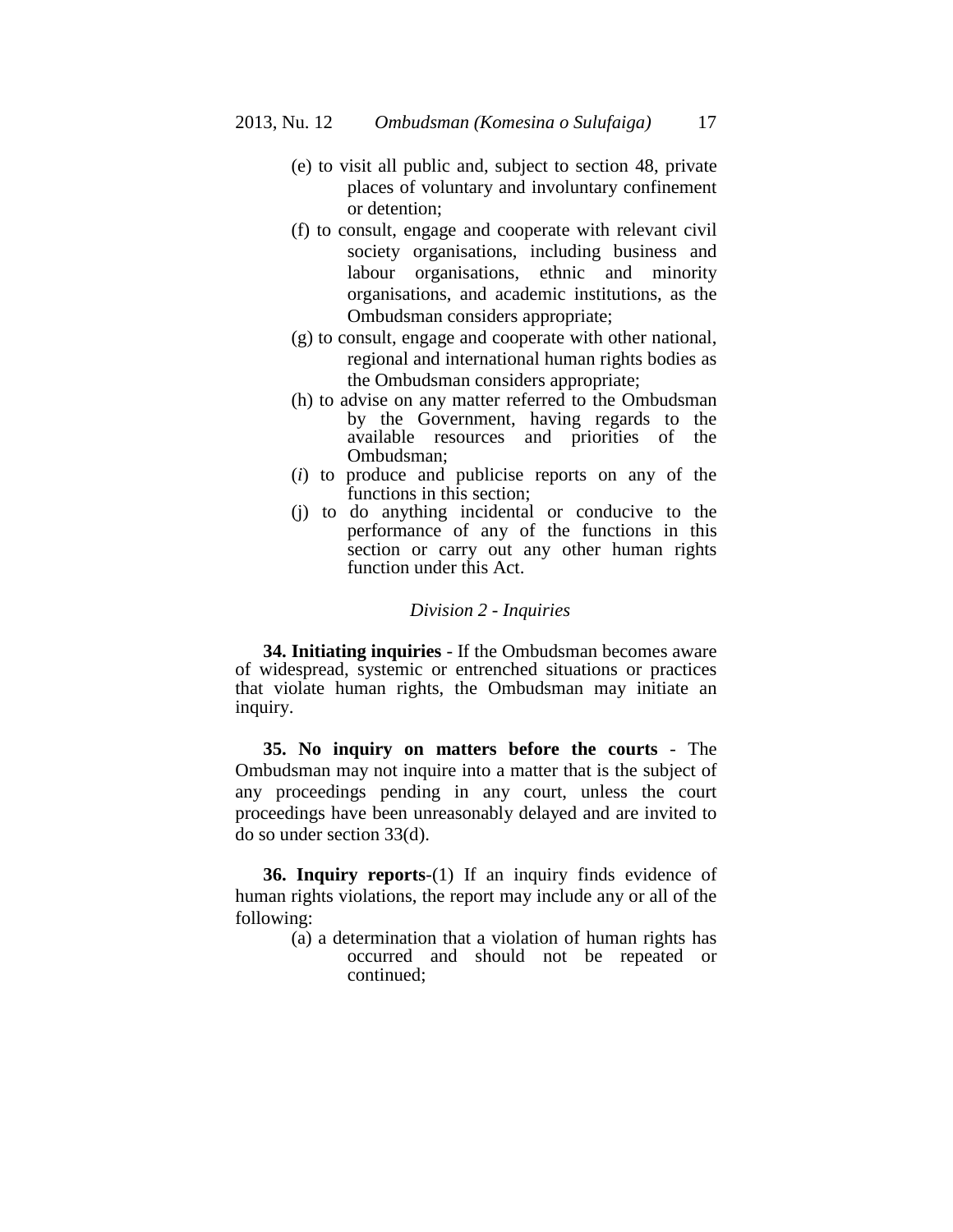- (b) a recommendation that a person should perform reasonable acts to redress the violation of human rights; and
- (c) a recommendation that victims of violations are entitled to compensation for any loss or damage suffered;
- (d) a recommendation for action to any person and require the person to report to the Ombudsman on the steps that the person has taken to give effect to the recommendations.
- (2) The Ombudsman shall:
	- (a) make public the report, findings and recommendations; and
	- (b) provide Parliament with a copy of the report, findings and recommendations.

(3) The Speaker shall cause the report to be tabled in Parliament pursuant to its Standing Orders for debate or referral to the relevant parliamentary committee.

**37. Parliamentary scrutiny**-(1) The parliamentary committee must scrutinise the report referred to it under section 36(3) under the Standing Orders and may require the Government or other persons to make formal responses to the report.

(2) The parliamentary committee must table its report, including any formal response, in Parliament for debate at its current or next meeting pursuant to its Standing Orders.

#### *Division 3 - Other matters*

**38. Complaints**-(1) The Ombudsman may receive oral or written complaints about breach of human rights.

(2) The Ombudsman may not investigate any individual complaints relating to human rights violations but the complaints may form the basis for conducting an inquiry under Division 2.

(3) With the written consent of the complainant, the Ombudsman may refer the complaint to the authority responsible for handling the complaint.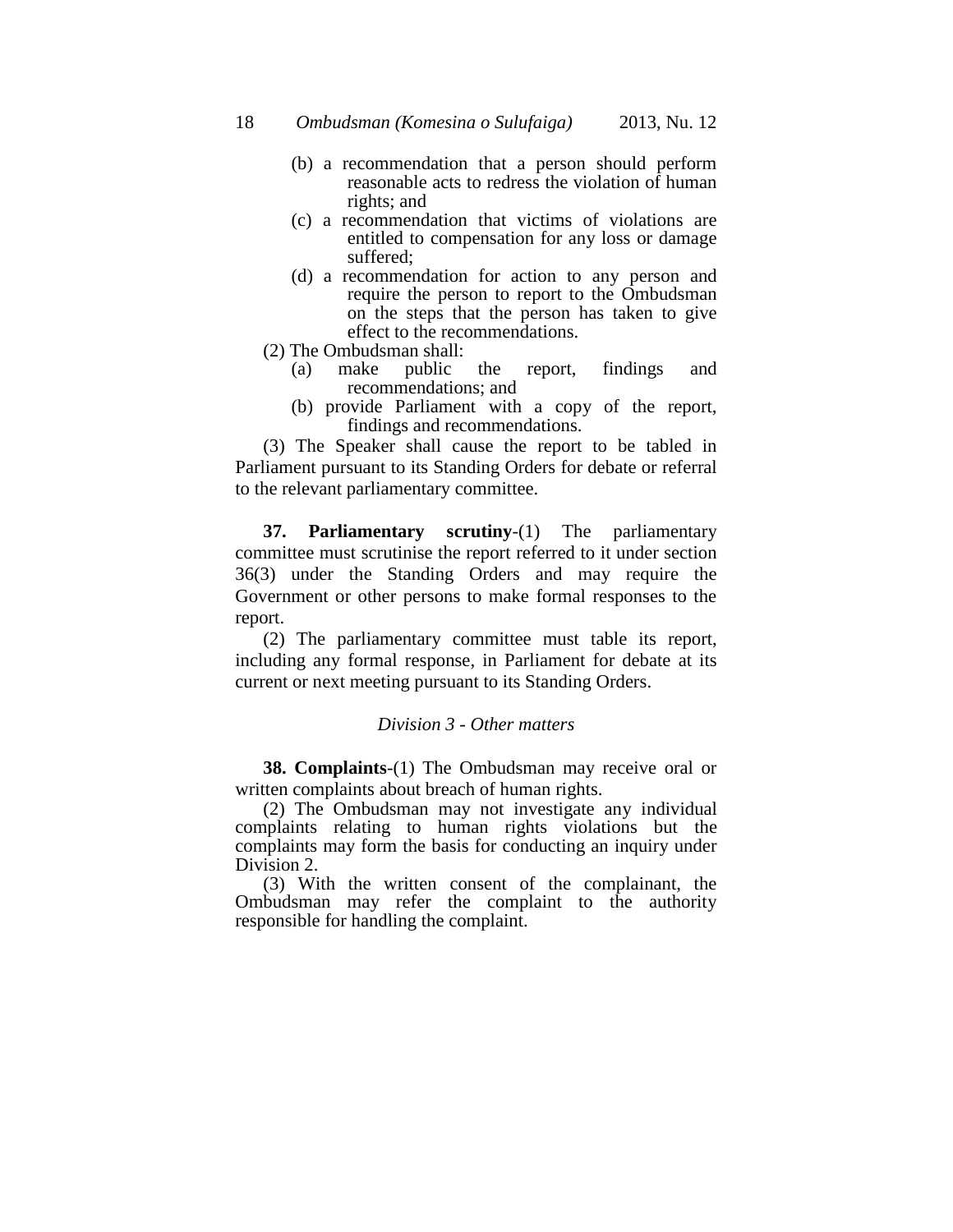**39. Advisory groups and experts** - The Ombudsman may establish advisory groups or appoint an expert or a group of experts for the purpose of this Part pursuant to terms the Ombudsman considers appropriate.

**40. State of human rights report**-(1) The Ombudsman must, before 30 June in each year:

> (a) prepare a report on the status of human rights in Samoa for the previous year, including the following -

> > (i) recommendations about reforms and other measures, whether legal, political or administrative, which could be taken to prevent or redress human rights violations;

> > (ii) any action taken by the Government on recommendations in any previous report;

> > (iii) any action taken by the Government to promote and protect human rights; and

(b) submit the report to the Speaker for tabling in the Legislative Assembly under its Standing Orders at its next meeting.

(2) When the report is tabled, the Legislative Assembly must refer the report to the parliamentary committee responsible for human rights to scrutinise the report pursuant to the Standing Orders.

- (3) The parliamentary committee must:
	- (a) summon a Minister, public servant or other person affected by the report to appear before it to respond to any matter in the report; and
	- (b) prepare and transmit its report and recommendations to the Legislative Assembly to debate the report and the state of human rights in Samoa.

## **PART 5 SPECIAL INVESTIGATION UNIT**

**41. Establishment and functions**-(1) The Ombudsman may establish within the Office a special investigation unit for the purposes of: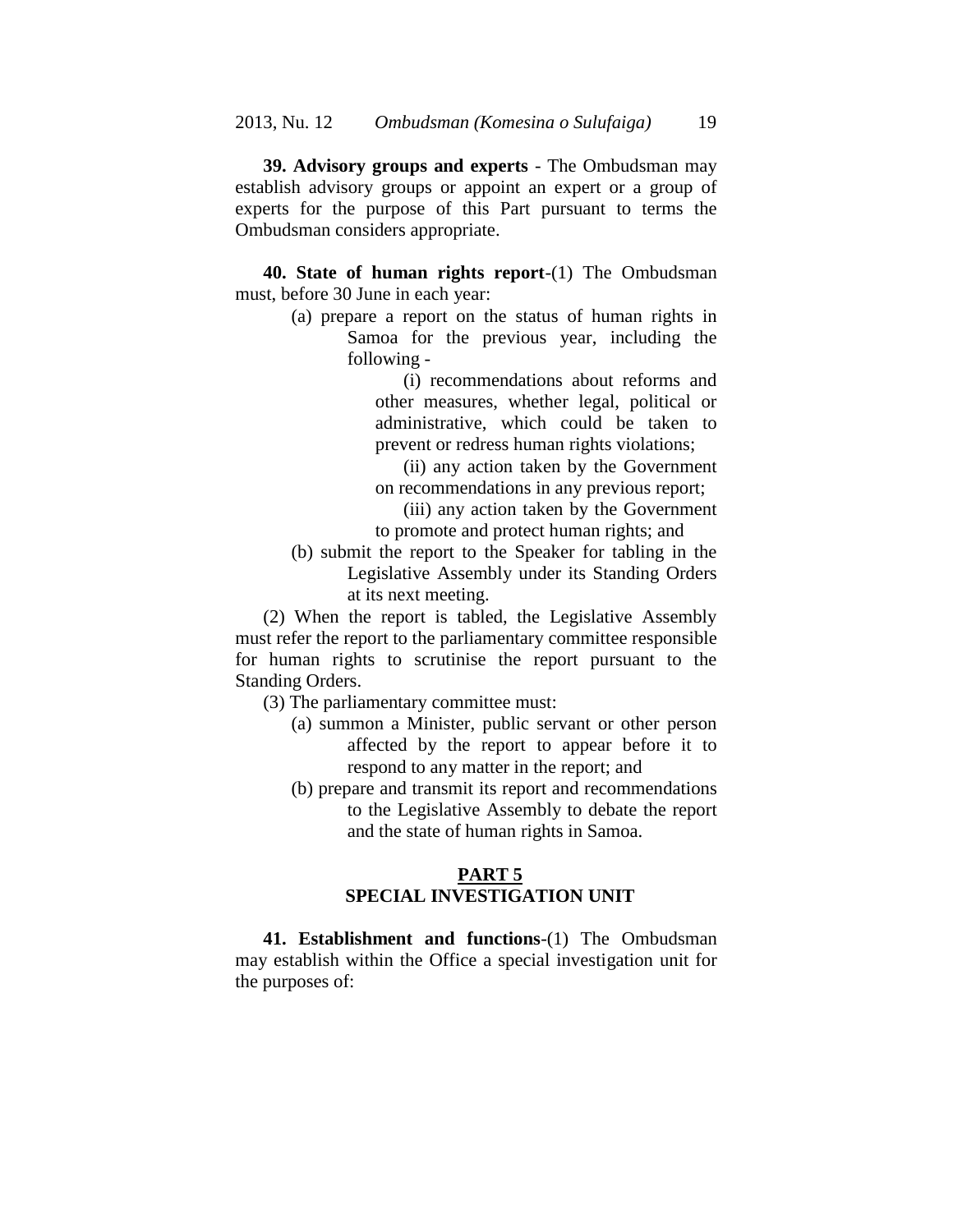20 *Ombudsman (Komesina o Sulufaiga)* 2013, Nu. 12

- (a) receiving, investigating and determining any complaints about a police officer, prison officer or officer of other prescribed disciplined force; and
- (b) carrying out any other functions, duties or powers under any other Act or as are prescribed by regulations.

(2) The functions, duties and powers of the special investigation unit are as prescribed by regulations.

(3) The unit:

- (a) must not investigate any matter that is being investigated or inquired into by the Police, Prisons or prescribed disciplined force under their respective Acts; or
- (b) as an exception to paragraph (a), may investigate the matter if the Ombudsman has reasons to believe that -

(i) there is an abuse of process by the Police, Prisons or prescribed disciplined force; or

(ii) there has been an unreasonable delay in the investigation; or

(iii) the matter has not been appropriately investigated.

(4) The Police or Prisons or prescribed disciplined force must not:

- (a) investigate any matter investigated by the unit; or
- (b) continue investigating a matter being investigated under subsection (3)(b).

## **PART 6 GENERAL POWERS**

**42. Application** - This Part applies to Parts 3, 4 and 5.

**43. Production of documents, information and evidence**-(1) Subject to section 49, the Ombudsman may, for the purposes of Part 3, 4 or 5, require a person:

(a) to provide any information; or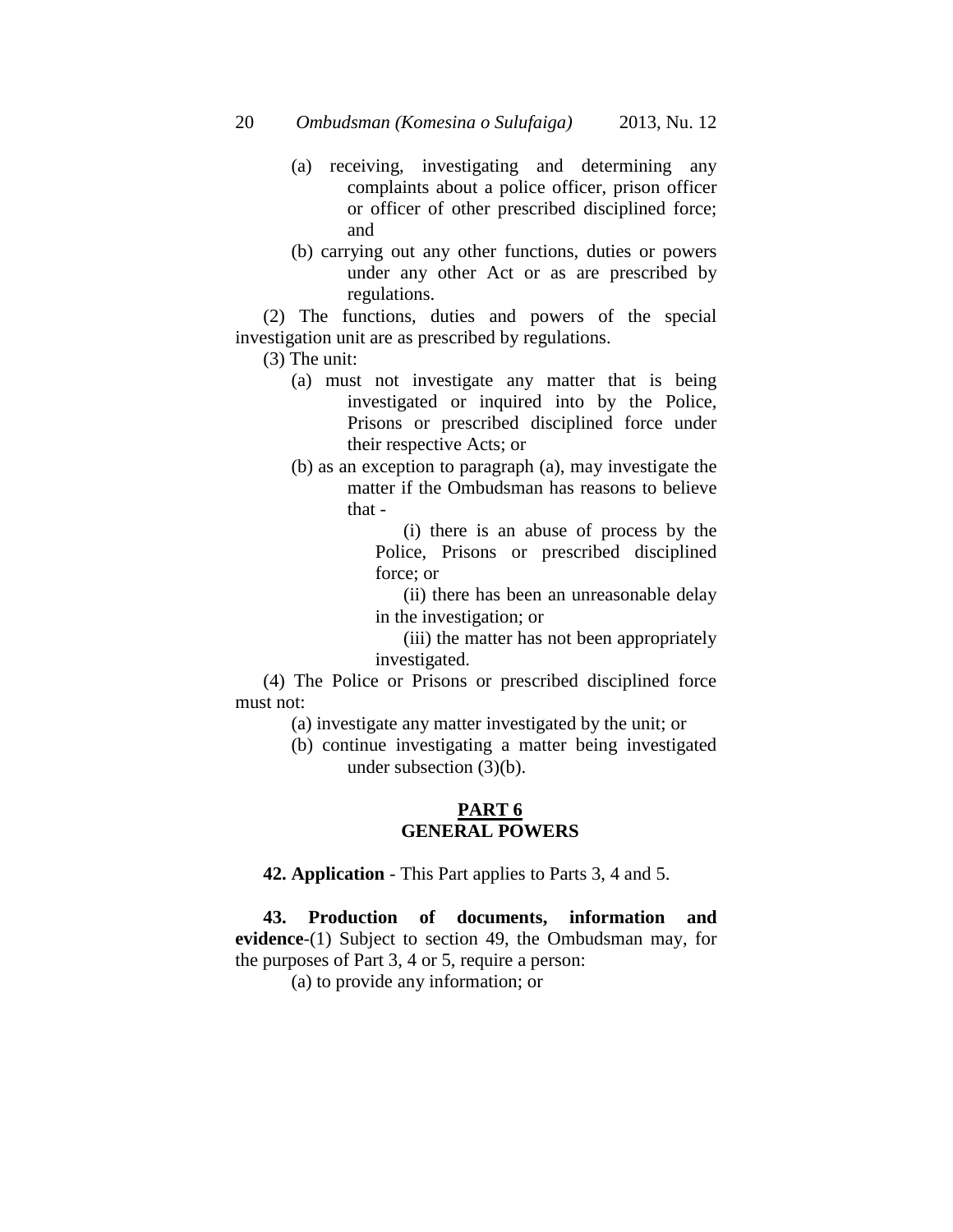(b) to produce a document or thing,

which may be in the possession or under the control of the person or for Part 3 under the possession or control of a Ministry or organisation.

(2) The Ombudsman may:

(a) summon and examine on oath -

(i) a person who is able to give the information under subsection (1);

(ii) the complainant under Part 3 or 5; or

(iii) any other person who is able to give the information; and

(b) administer oaths.

(3) The offence of perjury under the Crimes Ordinance 1961 applies to an examination under subsection (2) of this section.

(4) In conducting an investigation or inquiry, the Ombudsman:

- (a) is not bound by strict rules of evidence or procedures; but
- (b) must, at all times, conform to the principles of natural justice.

**44. Secrecy protected**-(1) Subject to subsection (2), a person who is bound by an enactment, other than the Public Service Act 2004, to maintain secrecy on a matter is not required:

> (a) to supply any information to or answer a question put by the Ombudsman on that matter; or

(b) to produce a document or thing relating to the matter, if complying with the requirement would breach the enactment.

(2) The Ombudsman may require the person, with the prior written consent of a complainant, to supply information or answer a question or produce a document or thing relating only to the complainant.

(3) The person must comply with subsection (2).

**45. Privileges and immunities**-(1) A person has the same privileges and immunities in the giving of information, answering of questions, and production of documents and things as witnesses have in a court.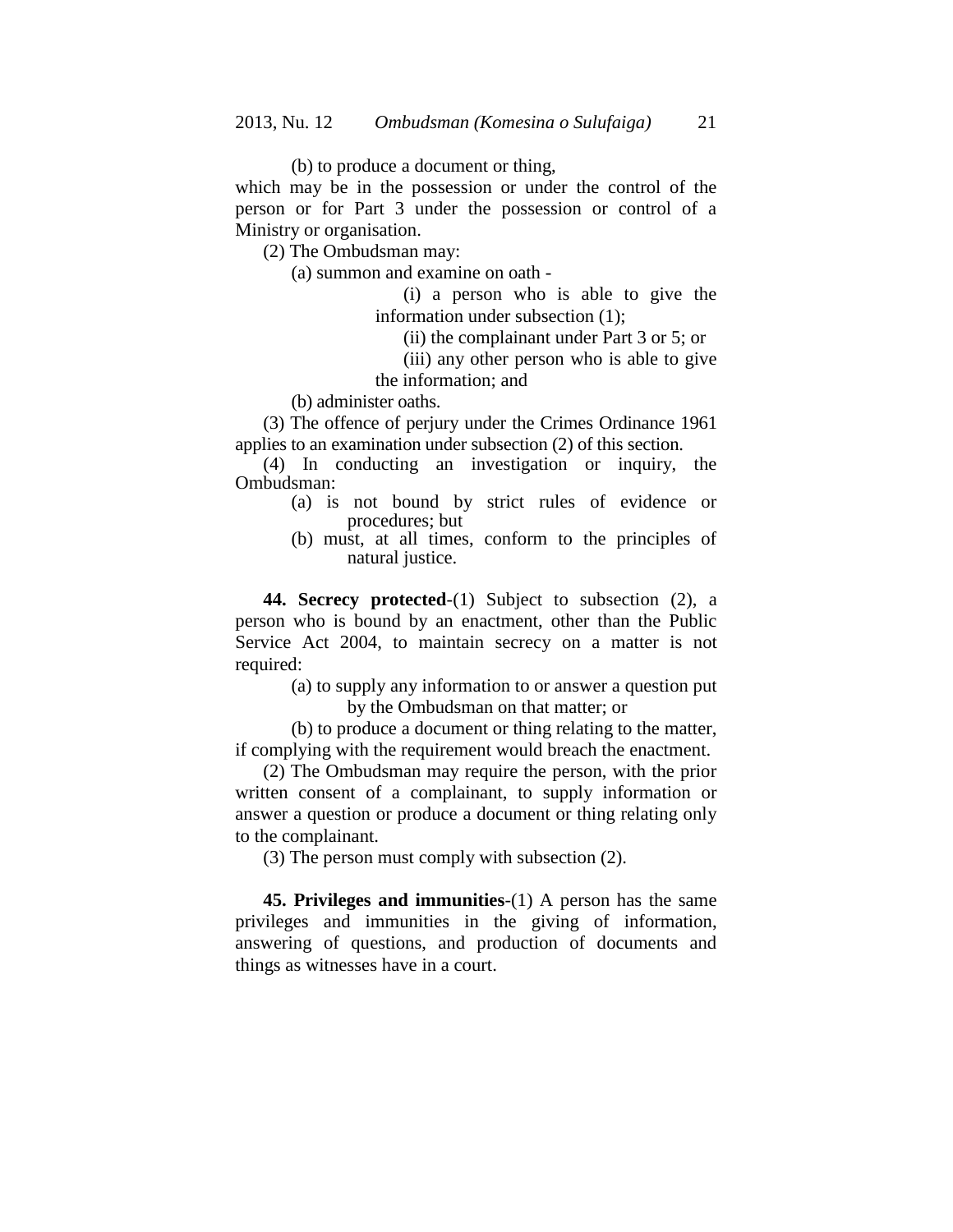(2) Except on the trial of a person for perjury under the Crimes Ordinance 1961 on the person's sworn testimony:

- (a) no statement made or answer given by the person or another person in an inquiry by or proceedings before the Ombudsman is admissible in evidence against a person in a court or at an inquiry or in any other proceedings; and
- (b) no evidence in any proceedings or inquiry before the Ombudsman must be given against a person.

(3) No person is liable to prosecution for an offence against an enactment, other than this Act, by reason of the person's compliance with a requirement of the Ombudsman under this Division.

**46. Allowances and fees**-(1) A person who is required to attend before the Ombudsman under Parts 3, 4 or 5 is entitled to the witnesses' fees, allowances, and expenses fixed under regulations made under the Criminal Procedure Act 1972.

(2) For the purpose of subsection (1), the Ombudsman has the powers of a court under the regulations to fix or disallow, in whole or in part, or increase the amounts payable under the regulations.

**47. Disclosure of certain matters not to be required** - Subject to section 49, any enactment or other law which authorises or requires the withholding of a document, or the refusal to answer any question, on the ground that the disclosure of the document or the answering of the question would be injurious to the public interest does not apply to an investigation, proceedings or inquiry under this Act.

**48. Power to enter premises**-(1) For the purposes of this Act, but subject to other provisions of this section, the Ombudsman may:

> (a) enter and inspect any premises occupied by a Ministry, organisation, and subject to sections 43 and 44, carry out an investigation in the premises under Part 3;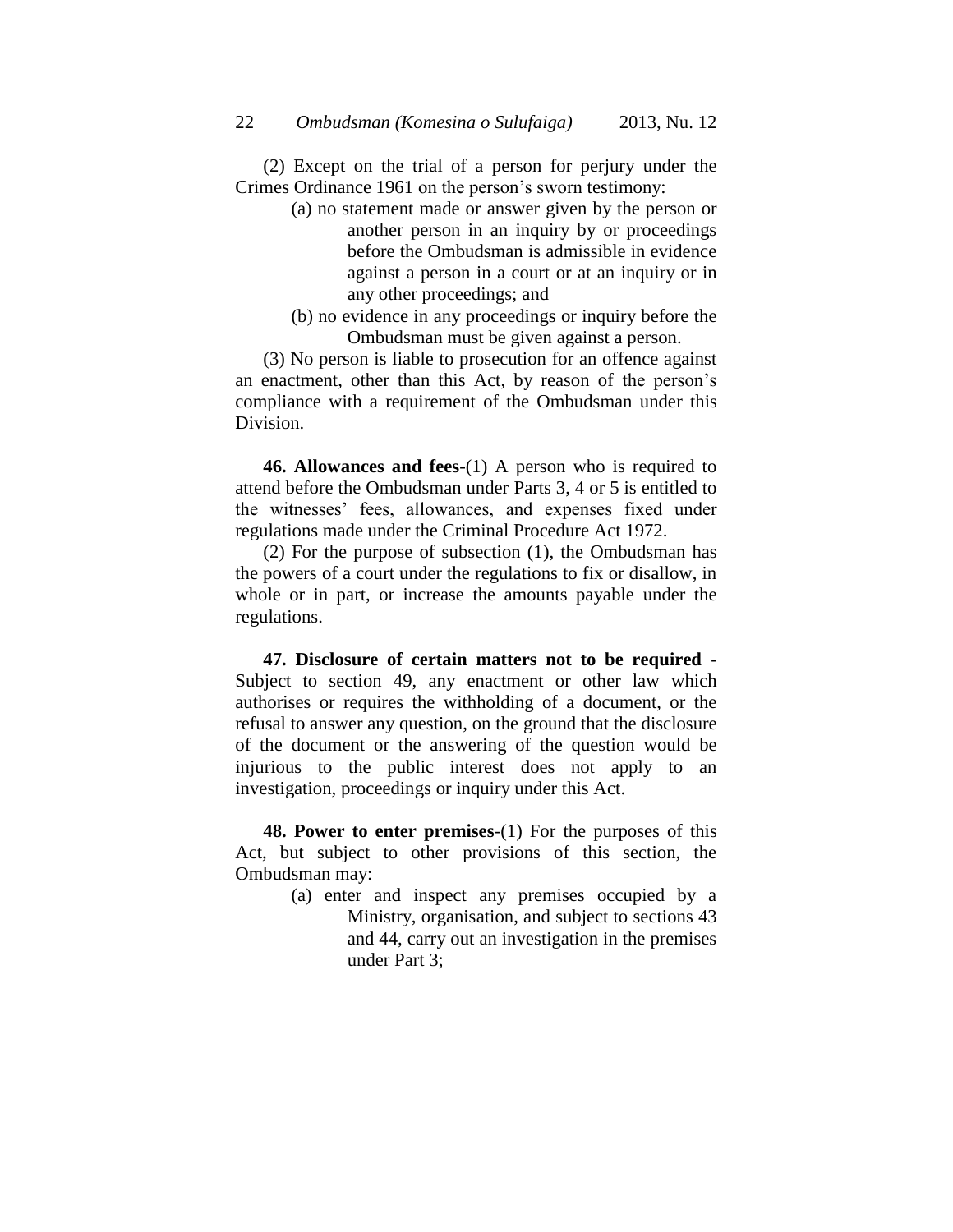(b) enter any public premises or with the consent of the occupier, enter any private premises, for the purposes of an inquiry under Part 4 or 5.

(2) Before entering the premises under subsection  $(1)(a)$ , the Ombudsman must notify the chief executive officer of the Ministry or organisation by which the premises are occupied.

(3) If consent is not given under subsection (1)(b) or in the opinion of the Ombudsman consent will not be given, the Ombudsman may apply to a judge of the District Court for a warrant to enter the premises.

**49. National interest matters**-(1) If the Attorney General certifies that the exercise of the powers under section 43 or 48:

- (a) would prejudice the security or defence of Samoa (including Samoa's relations with the government of another country or with an international organisation), or the investigation or detection of offences; or
- (b) would involve the disclosure of the deliberations of Cabinet; or
- (c) would involve the disclosure of proceedings of Cabinet, or of a committee of Cabinet, on any matter of a secret or confidential nature,

the Attorney General -

(i) must not require the information or answer to be given or the document or thing to be produced for the purposes of Part 3, 4 or 5; or

(ii) for Part 3, may by written notice to the Ombudsman, exclude the application of section 48 to any specified premises or class of premises;

(iii) for Part 4 or 5, may by written notice to the Ombudsman, exclude the application of section 48 to any specified premises.

(2) Subsection (1)(a) applies only to subparagraph (ii) or (iii).

(3) The Attorney General must send the certificate (including the reasons for the certificate) to the Speaker for tabling in Parliament.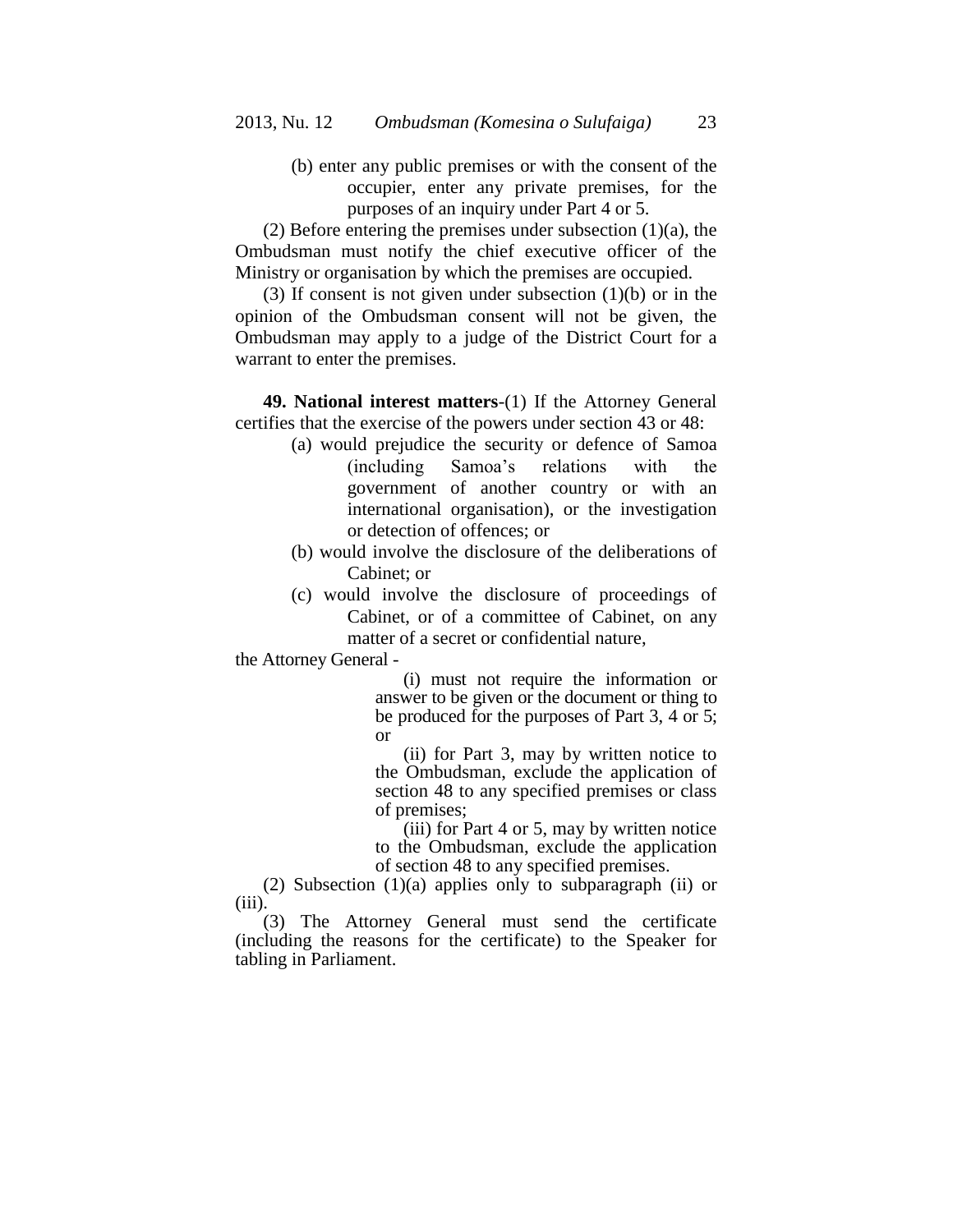**50. Confidentiality of information**-(1) The Ombudsman and staff must maintain secrecy on matters that come to their knowledge under this Act.

(2) A staff must, before starting employment, take before the Ombudsman the secrecy oath set out in Part 2 of Schedule 2.

(3) As an exception to subsections (1) and (2) and subject to section 49, the Ombudsman may disclose in an Ombudsman's report made under this Act any matter as in the Ombudsman's opinion ought to be disclosed in order to establish grounds for the Ombudsman's conclusions and recommendations.

**51. Directives for non-disclosure of information**-(1) The Ombudsman may direct the following not to be published or disclosed to another person:

- (a) the name and identifying information concerning a person appearing before the Ombudsman;
- (b) any evidence given to the Ombudsman;
- (c) a document or thing produced to the Ombudsman.

(2) A person who contravenes a direction given under subsection (1) commits an offence and is liable on conviction to a fine not exceeding 50 penalty units.

**52. Delegation of powers**-(1) The Ombudsman may delegate to a member of staff any of the Ombudsman's functions, duties and powers under this Act ("delegation") except this power of delegation and the power to make any report under this Act.

(2) A delegation:

- (a) may be made to a member of staff or an office or a class of staff or offices;
- (b) may be made to a case or class of cases;
- (c) may be subject to conditions;
- (d) does not prevent the carrying out of delegated functions, duties or powers by the Ombudsman;
- (e) may be amended, suspended or revoked;
- (f) continues until revoked;
- (g) if the Ombudsman ceases to hold office, continues as if the delegation were made by the successor.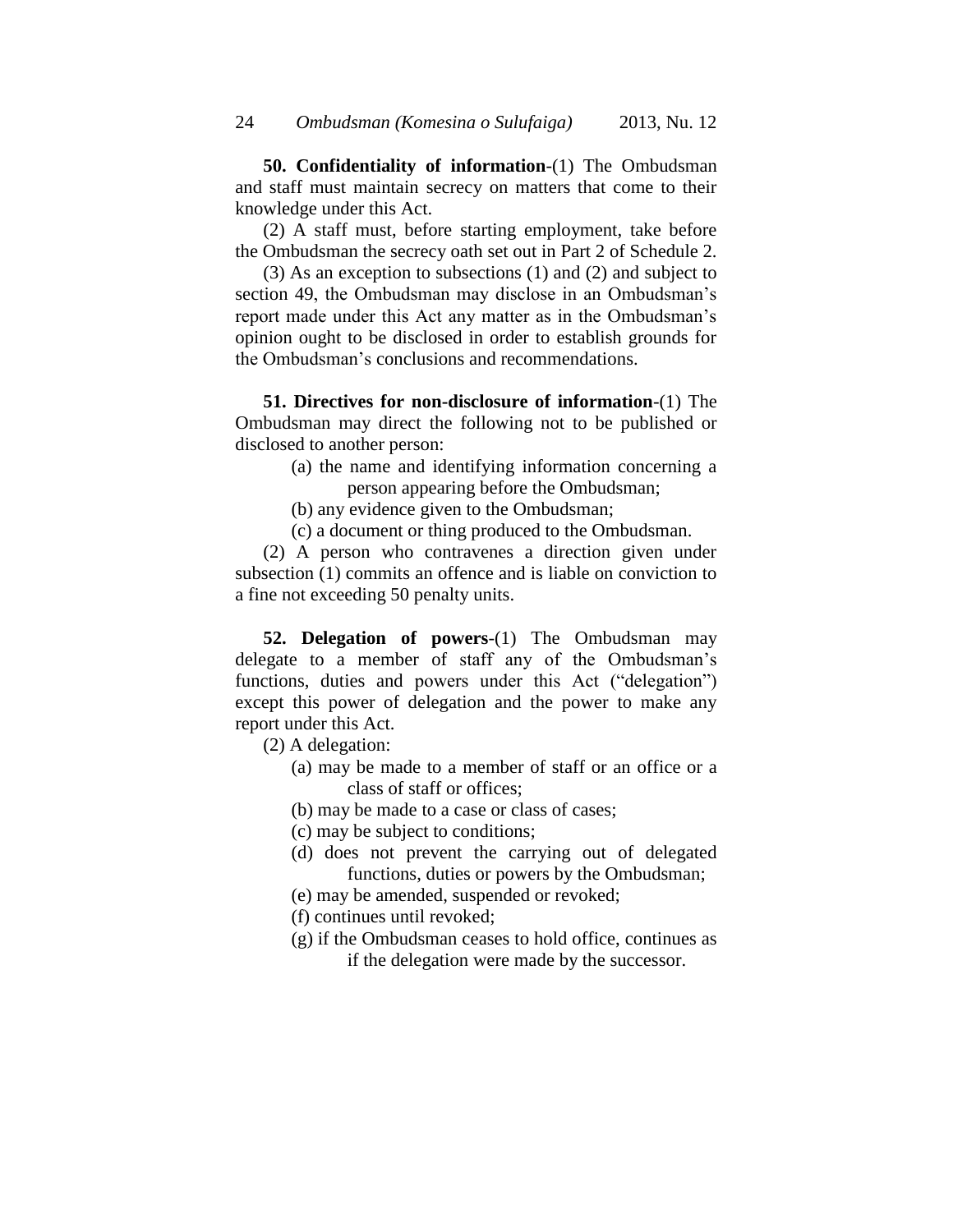(3) A person purporting to exercise a delegated power must, when required, produce the authority of the delegation.

## **PART 7 ADMINISTRATION AND FINANCE**

*Division 1 - Office of the Ombudsman*

**53. Establishment**-(1) The Office of Ombudsman continues under this section comprising the following:

(a) the Ombudsman;

(b) one (1) or more Assistant Ombudsmen;

(c) officers and staff;

(d) any other person engaged by the Ombudsman for the purpose of this Act.

(2) Members of the staff report to and are accountable to the Ombudsman.

(3) The Ombudsman and staff are taken not to be employed in the Public Service for the purposes of the Public Service Act 2004.

**54. Appointment and remuneration of staff**-(1) Subject to this section, the Ombudsman may appoint sufficient number of staff for the purposes of this Act.

(2) The Ombudsman may determine:

(a) the salaries and allowances of staff; and

(b) the terms and conditions of their appointments,

taking into account the salaries, allowances, terms and conditions of appointment of similar independent agencies of the State.

(3) The Ombudsman must:

- (a) employ persons under this Act under contracts of employment; and
- (b) take into account the budget of the Office when appointing persons for the purpose of this Act.

(4) In this section, "appoint" includes confirm, promote, demote, re-grade, discipline, suspend, terminate or re-appoint.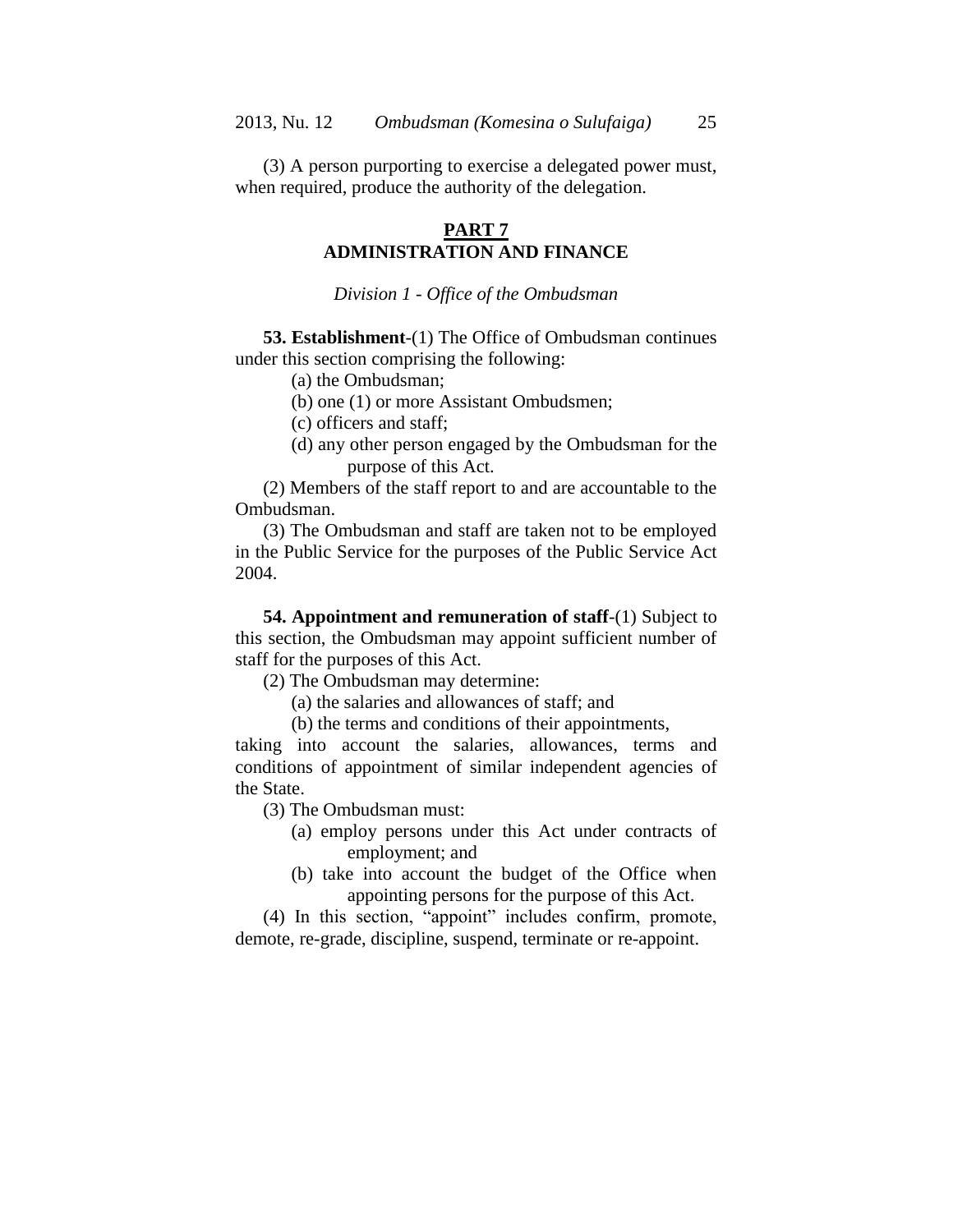(5) If officers and employees in the Public Service are given general increases in salaries or allowances, the salaries or allowances of staff are to be increased accordingly.

**55. Guidelines for employment**-(1) The Ombudsman may issue employment guidelines setting out:

- (a) procedures for appointments, disciplinary matters, demotions, suspensions or terminations; and
- (b) other matters relating to employment under this Act.

(2) If there are no guidelines issued under subsection (1), the Ombudsman must adopt the employment procedures in the Public Service.

*Division 2 - Funds and annual reports*

**56. Funds**-(1) The funds of the Ombudsman comprise the following:

> (a) monies appropriated by Parliament for the purpose of this Act; and

(b) any fund received under subsection (3).

(2) Parliament must ensure that the Ombudsman has sufficient funds for the purposes of this Act.

(3) The Ombudsman may seek and receive additional funding from any person or organisation in Samoa or elsewhere, without compromising the independence of the Ombudsman or the objectives set out in section 3.

(4) The Ombudsman has the sole responsibility for the allocation of its funds.

(5) The Public Finance Management Act 2001 and the Audit Office Ordinance Act 1961 apply to the funds of the Ombudsman.

**57. Annual reports**-(1) Without affecting other reporting provisions in this Act, the Ombudsman must, in each year, prepare an annual report setting out the operations and financial matters of the Ombudsman for the preceding year.

(2) The Ombudsman must send the annual report to the Speaker for tabling in Parliament under its Standing Orders.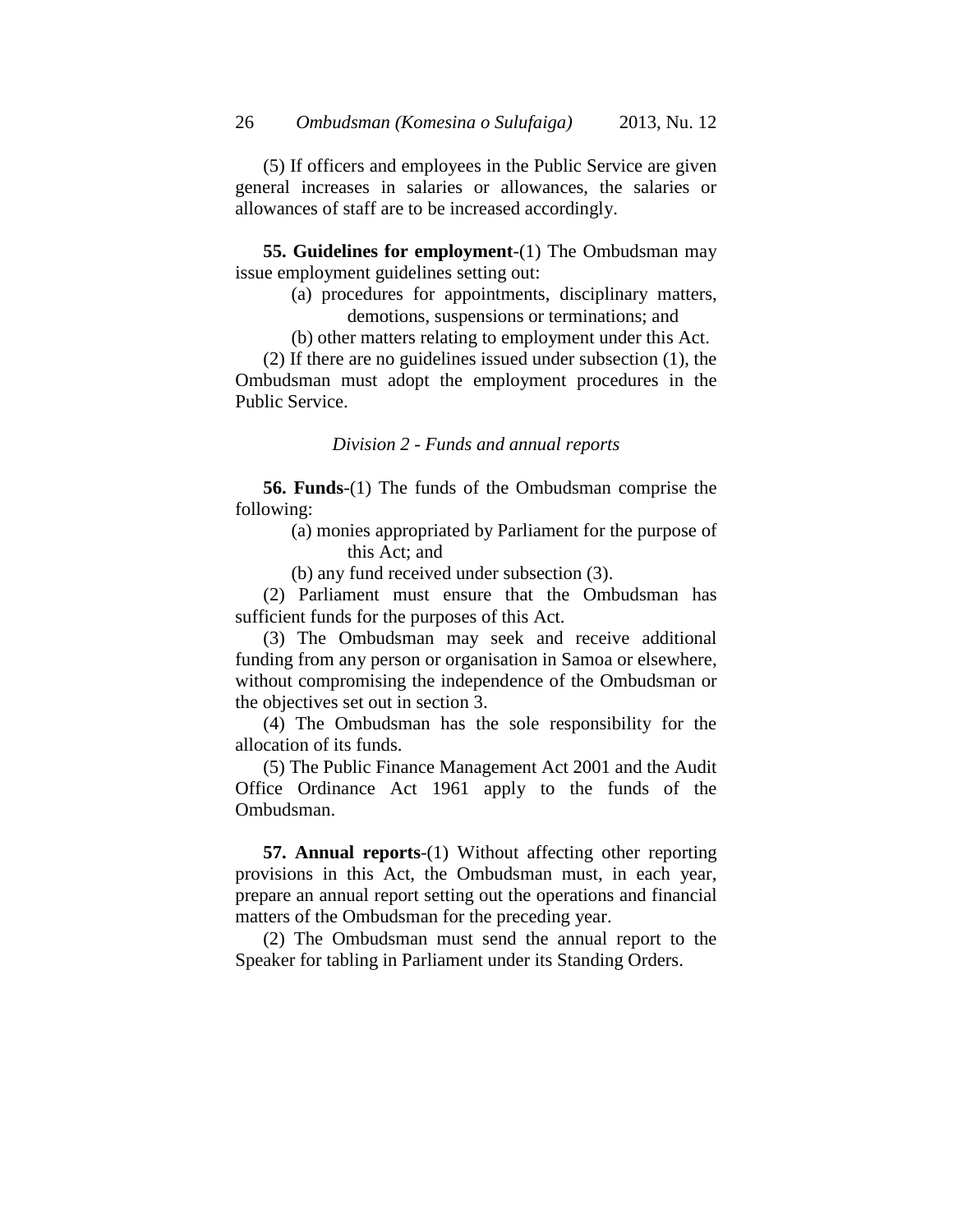# **PART 8 OFFENCES**

## **58. Offences of obstruction, non-compliance, false statements, etc.**-(1) A person commits an offence who:

- (a) without lawful justification or excuse, wilfully obstructs, hinders, threatens, intimidates, interferes with or resists the Ombudsman, staff or any other person when carrying out a function, duty or power under this Act; or
- (b) without lawful justification or excuse, refuses or wilfully fails to comply with any lawful requirement of the Ombudsman or any other person under this Act; or
- (c) wilfully makes any false statement to or misleads or attempts to mislead the Ombudsman or any other person in the exercise of the Ombudsman's powers, duties or functions under this Act.
- (2) A person convicted under subsection (1) is liable:
	- (a) for an individual, to a fine not exceeding 200 penalty units or to imprisonment for a term not exceeding six (6) months;
	- (b) for a body corporate, to a fine not exceeding 500 penalty units.

**59. Offence of failure to attend or provide documents** - A person commits an offence who, after having been summoned, fails, without reasonable excuse, to appear or to produce any documents, books or information in the person's custody or control, before the Ombudsman, and is liable on conviction:

- (a) for an individual, to a fine not exceeding 200 penalty units or to imprisonment for a term not exceeding six (6) months; and
- (b) for a body corporate, to a fine not exceeding 500 penalty units.

**60. Offence of refusal to give evidence** - A person appearing as a witness before the Ombudsman commits an offence who refuses to be sworn or to make an affirmation or to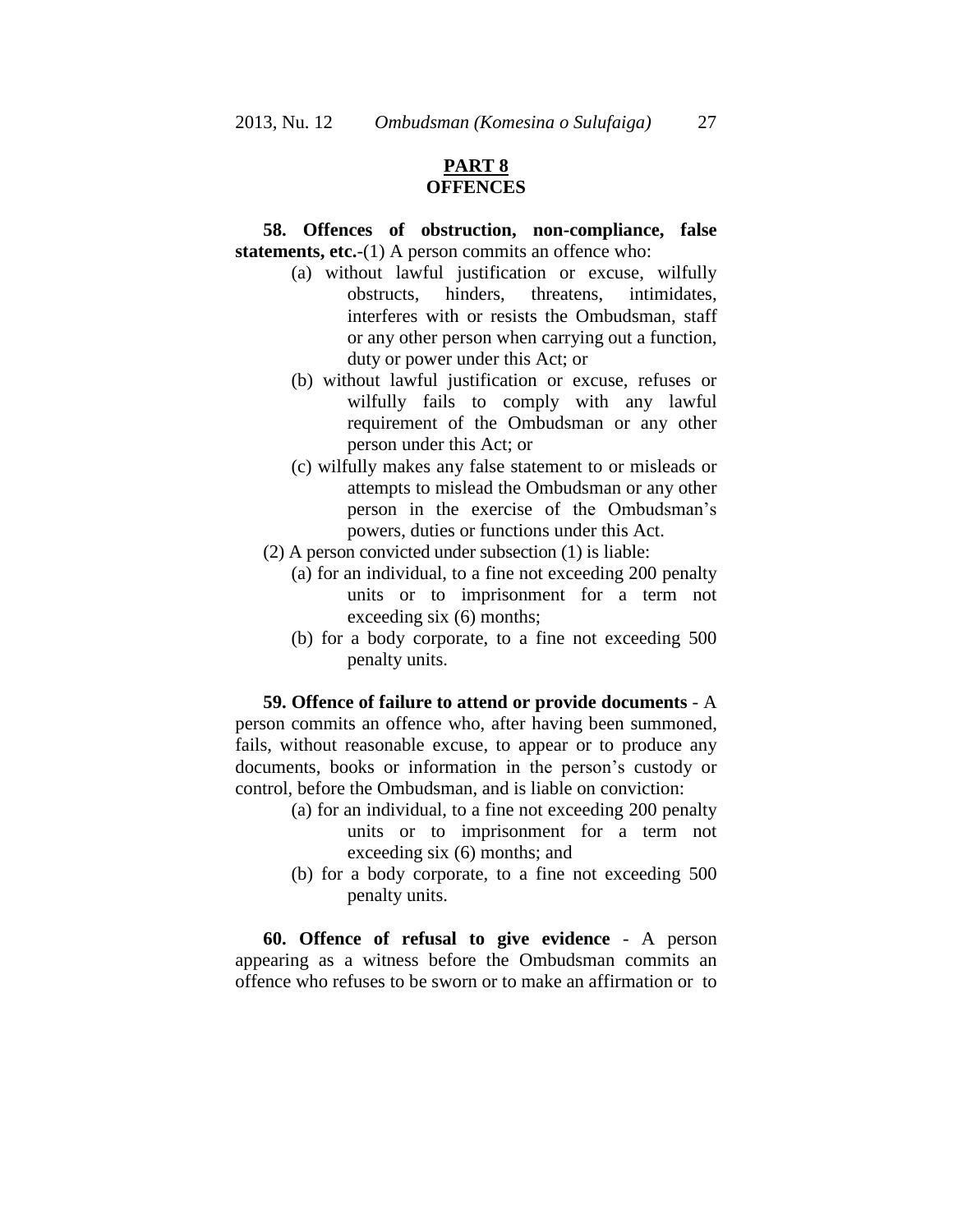answer a question relevant to the inquiry put to the witness, and is liable on conviction:

- (a) for an individual, to a fine not exceeding 100 penalty units or to imprisonment for a term not exceeding three (3) months; and
- (b) for a body corporate, to a fine not exceeding 500 penalty units.

**61. Perjury** - A witness before the Ombudsman who knowingly gives evidence that is false commits the offence of perjury under the Crimes Ordinance 1961.

**62. Contempt** - A person commits an offence who wilfully insults the Ombudsman, or wilfully interrupts the proceedings of the Ombudsman, or is in any manner guilty of wilful contempt of the Ombudsman, and is liable on conviction:

- (a) for an individual, to a fine not exceeding 200 penalty units or to imprisonment for a term not exceeding six (6) months; and
- (b) for a body corporate, to a fine not exceeding 500 penalty units.

**63. Victimisation**-(1) A person commits an offence who wilfully victimises, intimidates, threatens or harasses another person on the ground that the person, or any associate of the person:

- (a) intends to make use of his or her rights under this Act; or
- (b) has made use of his or her rights, or promoted the rights of some other person, under this Act; or
- (c) has given information or evidence on a complaint, investigation, inquiry or proceeding under this Act; or
- (d) has declined to do an act which would contravene this Act; or
- (e) has done anything under this Act.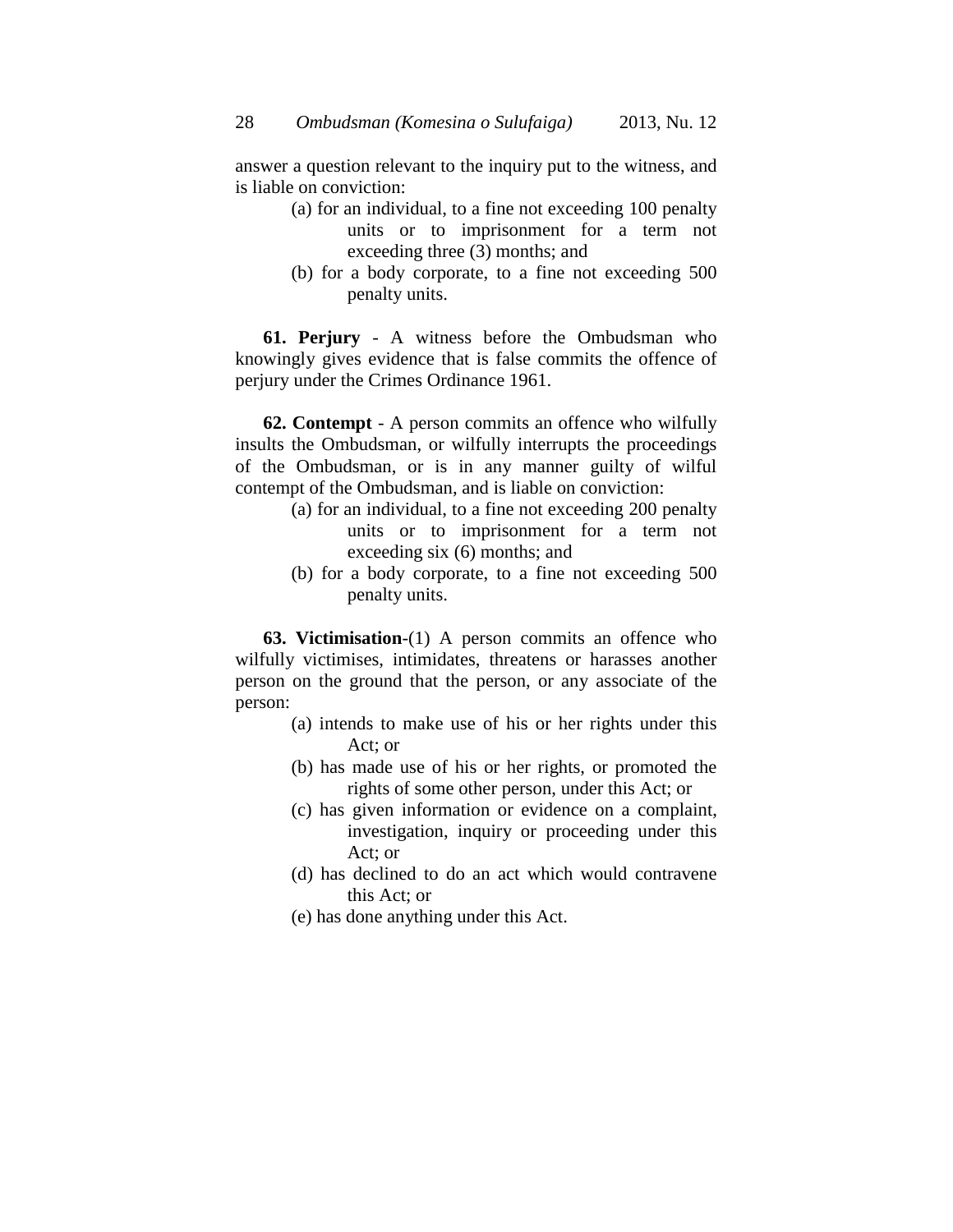- (2) A person convicted under subsection (1) is liable:
	- (a) for an individual, to a fine not exceeding 200 penalty units or to imprisonment for a term not exceeding six (6) months; and
	- (b) for a body corporate, to a fine not exceeding 500 penalty units.

## **PART 9 MISCELLANEOUS**

**64. Exemption from fees** - The Ombudsman is exempted from paying fees for any court or tribunal proceedings.

**65. Exemption from personal liability** - The Ombudsman or a staff member is not personally liable for carrying out, in good faith, any function, duty or power under this Act.

**66. Non-derogation** - This Act:

(a) is in addition to any other enactment or law under which -

> (i) a remedy or right of appeal or objection is provided for a person; or

- (ii) a procedure is provided for the inquiry into or investigation of a matter; and
- (b) does not limit or affect the remedy, right of appeal, objection or procedure.

**67. Regulations**-(1) The Head of State, acting on the advice of Cabinet, may make regulations to give effect to or for the purposes of this Act, and in particular to amend Schedule 1 or 2.

(2) Regulations are to be laid before the Legislative Assembly.

**68. Repeals, savings and transitional**-(1) The Komesina o Sulufaiga (Ombudsman) Act 1988 is repealed.

(2) At the commencement of this Act:

(a) the current Ombudsman continues in office under this Act for a term of six (6) years from the commencement of this Act unless he resigns or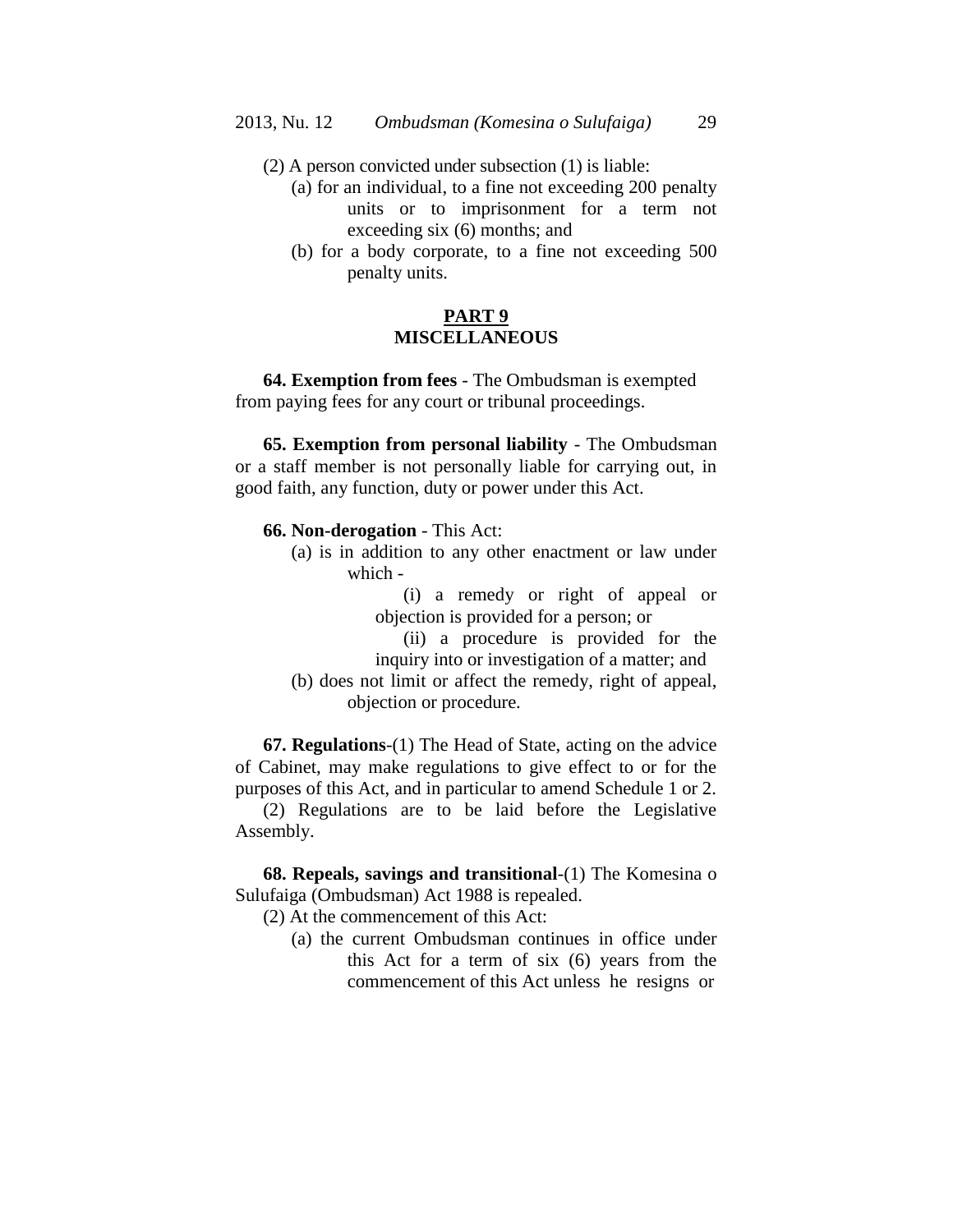is removed from office pursuant to this Act before the expiry of six (6) years;

- (b) the current staff of the Ombudsman continue as if they were appointed under this Act as staff of the Office, subject to their current terms of employment;
- (c) any pending complaint or investigation continues as if it were made under this Act;
- (d) any property of the Government under the control or possession of the Ombudsman continues to be under the control or possession of the Ombudsman, subject to any agreement between the Government and the Ombudsman as to the ownership and transfer of the property.

(3) Regulations may be made under section 67 within two (2) years of commencement of this Act to deal with any other transitional or saving matter.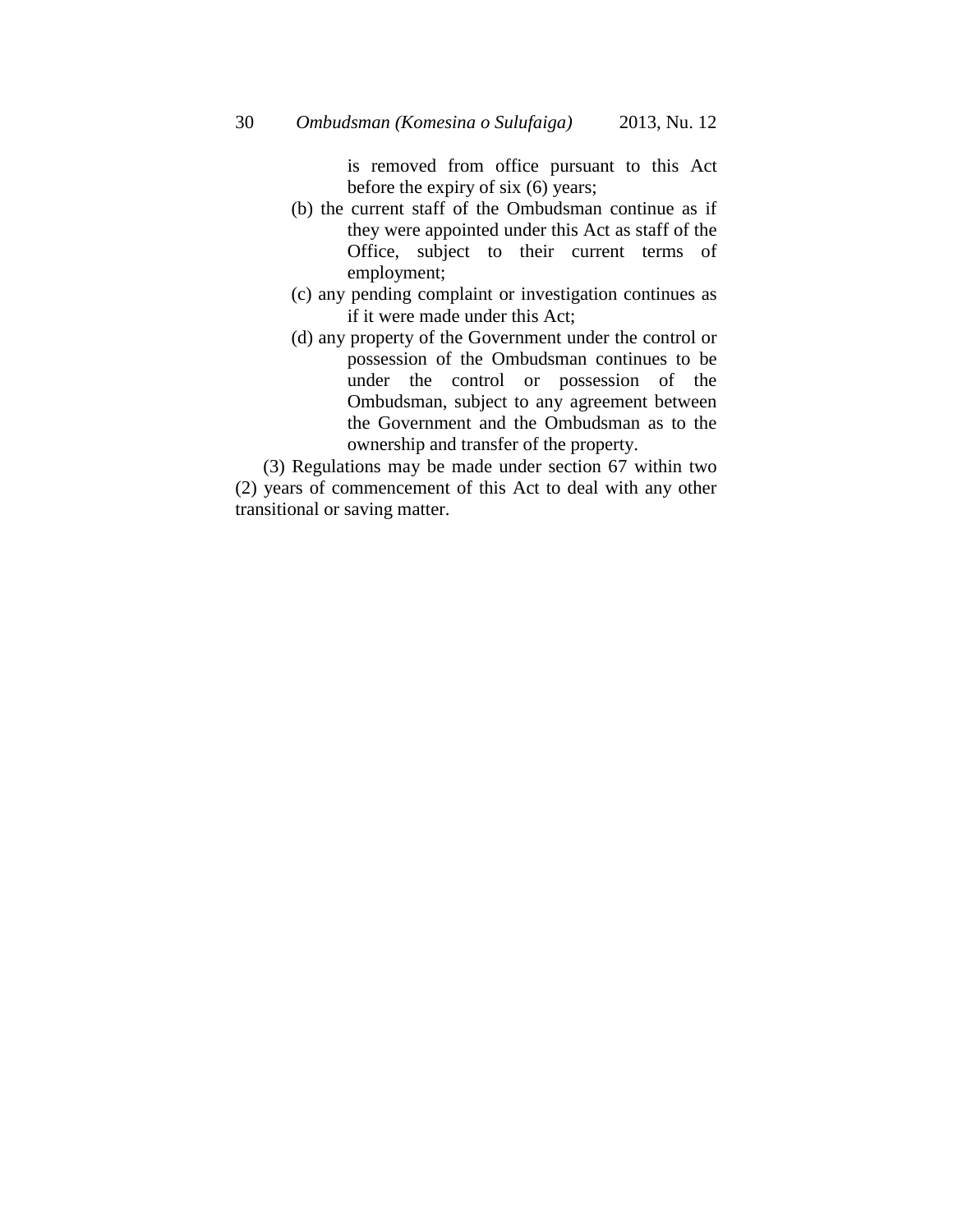## **SCHEDULE 1**

## (section 2)

### **LIST OF TREATIES AND CONVENTIONS**

- 1. Convention on the Elimination of Discrimination Against Women
- 2. Convention on the Rights of the Child
- 3. Discrimination (Employment and Occupation) Convention 1958 (No. 111)
- 4. International Covenant on Civil and Political Rights

### **SCHEDULE 2**

(sections 9 and  $50(2)$ )

## **OATHS**

# **PART 1 – OATH/AFFIRMATION OF OFFICE OF OMBUDSMAN**

I,.................,[*swear by Almighty God/affirm*] that I:

- (a) will well and truly serve the Independent State of Samoa; and
- (b) will justly and faithfully carry out the duties of the Office of the Ombudsman in accordance with the law, without fear or favour, affection or ill will; and
- (c) will not directly or indirectly, except as may be required in the discharge of my office, divulge any information received by me or on behalf of myself.

[*So help me God*].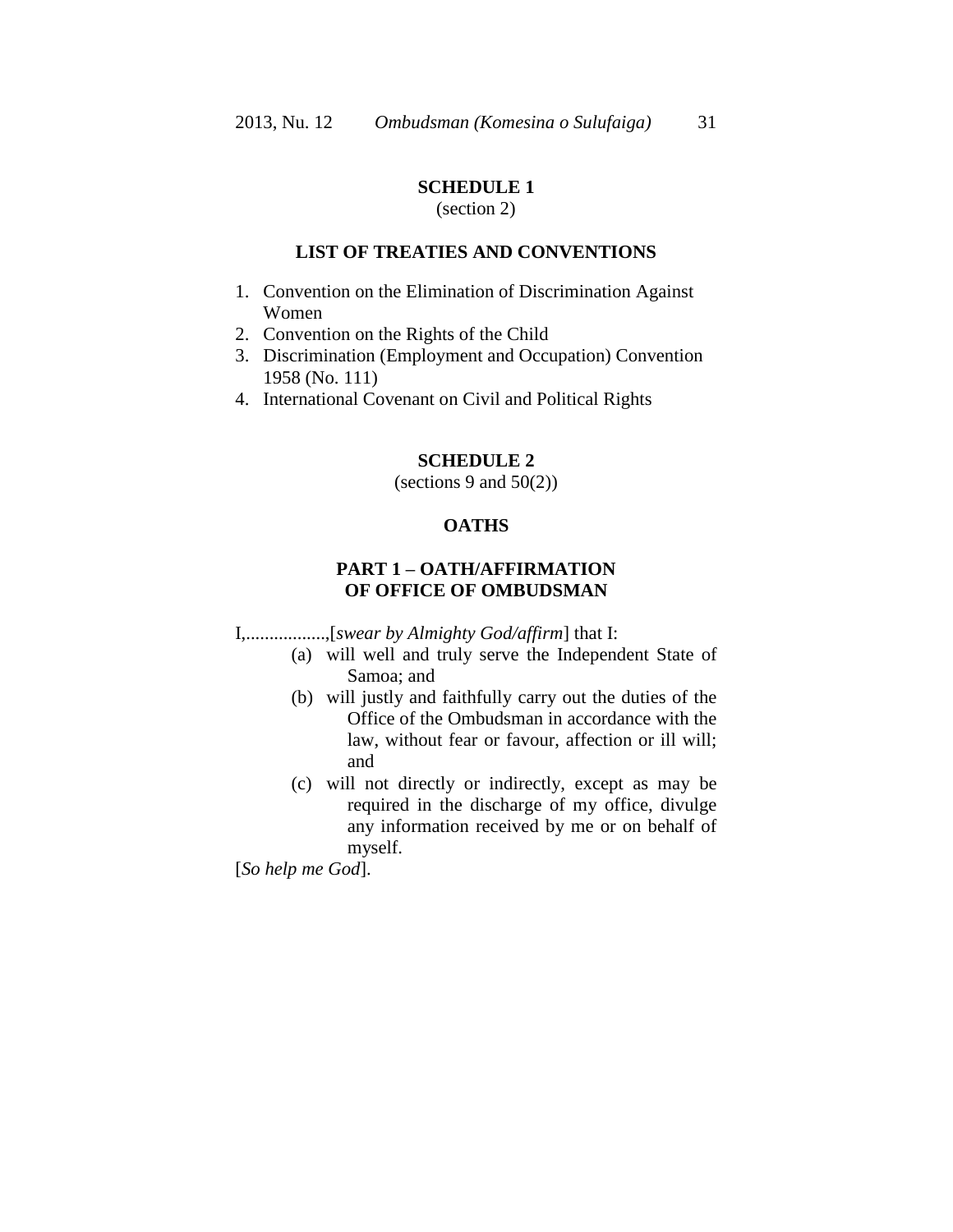## **PART 2 - OATH/AFFIRMATION OF SECRECY FOR STAFF**

I,................., [*swear by Almighty God/affirm*] that I will not directly or indirectly, except as may be required in the discharge of my duties under the Ombudsman Act 2013, divulge any information received by me or on behalf of myself under the Act.

[*So help me God*].

#### **SCHEDULE 3**

(sections 8 and 17)

#### **SELECTION AND CRITERIA**

**1. Establishment**-(1) The Screening Committee ("Committee") is established comprising the following members:

- (a) the Chairperson of the Public Service Commission, as Chairperson;
- (b) a retired judge or a lawyer qualified for appointment as a Supreme Court judge, appointed by the Chairperson;
- (c) a member to represent civil society groups and the private sector, appointed by the Chairperson.

(2) The following persons are not eligible for appointment under clause  $1(1)(b)$  or  $(c)$ :

- (a) a member of Parliament;
- (b) a Minister;
- (c) public servant or a person engaged by the Government or in the "service of Samoa" within the meaning under Article 111 of the Constitution;
- (d) a director or employee of a public body regulated under the Public Bodies (Performance and Accountability) Act 2001;
- (e) any other person prescribed by regulations.
- (3) All members constitute a quorum.

(4) The Committee may regulate its own meeting procedures.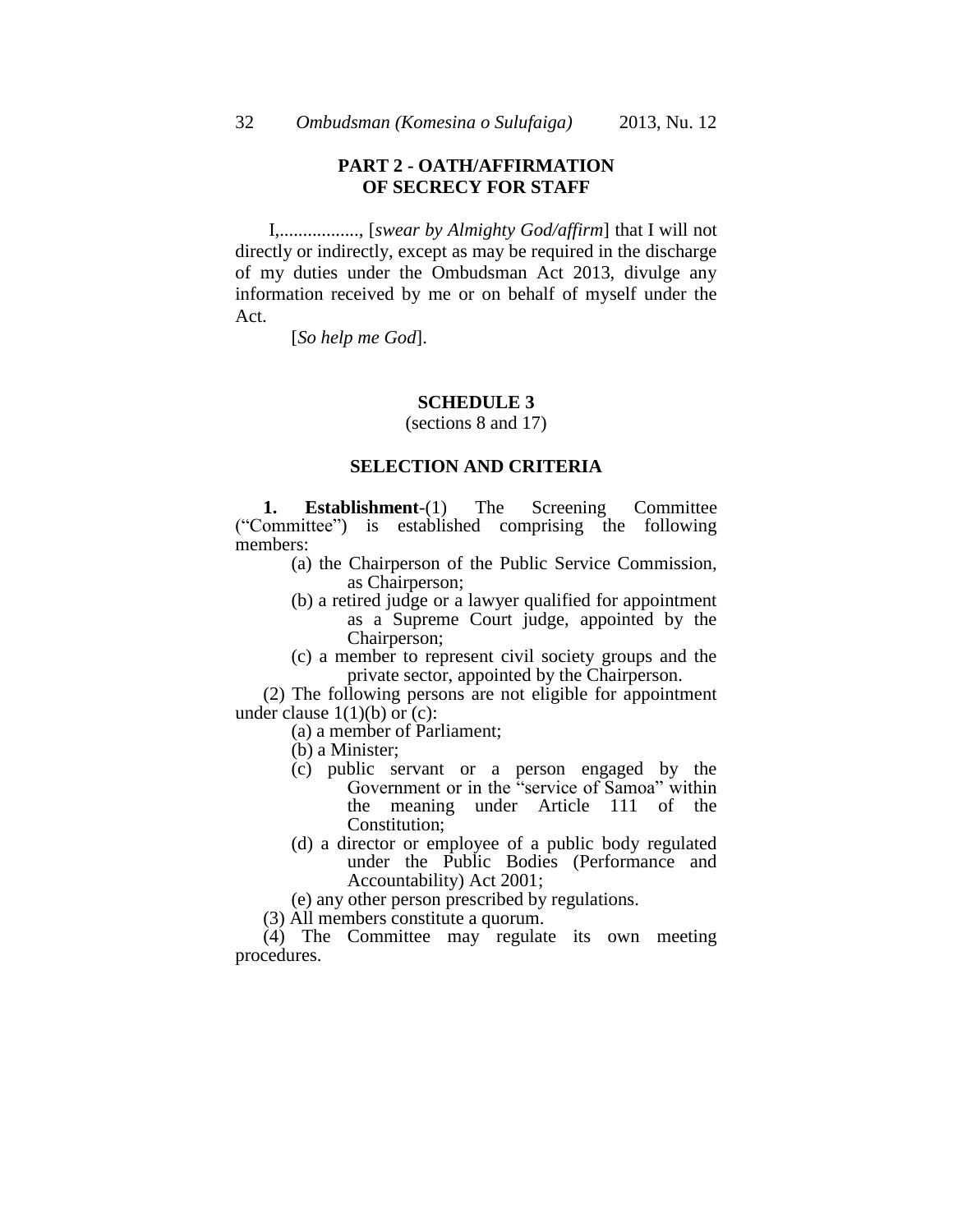**2. Functions** - The Committee must consider applications and determine candidates for appointment or re-appointment as the Ombudsman.

**3. Advertisement of vacancies**-(1) When the position of the Ombudsman becomes vacant or will become vacant within six (6) months before expiry of the term, the Government must advertise the position in a newspaper having wide circulation in Samoa.

(2) The Government must send the list of applicants who responded to the advertisement under subsection (1), including any qualified individual it considers for appointment ("applicants"), to the Committee for determinations.

(3) If no applicant qualifies under clause 6, the vacancy must be re-advertised.

**4. Determination of applications** - When determining the suitability of the applicants for appointment or re-appointment, the Committee:

- (a) must take into account clause 6; and
- (b) may take into account clause 7.

**5. Report of the Committee**-(1) After determining the applications, the Committee must prepare and send to the Legislative Assembly a report on its determination setting out:

- (a) the names of all qualified applicants; and
- (b) the screening process.
- (2) The report:
	- (a) must include information and documentation that demonstrates how an applicant meets the criteria in clause 6 and why the Committee believes the applicant is suitable to be recommended by the Legislative Assembly to the Head of State for appointment;
	- (b) may include information and documentation that demonstrate how an applicant meets any general criteria under clause 7.
- (3) A copy of the report is to be sent to the Prime Minister.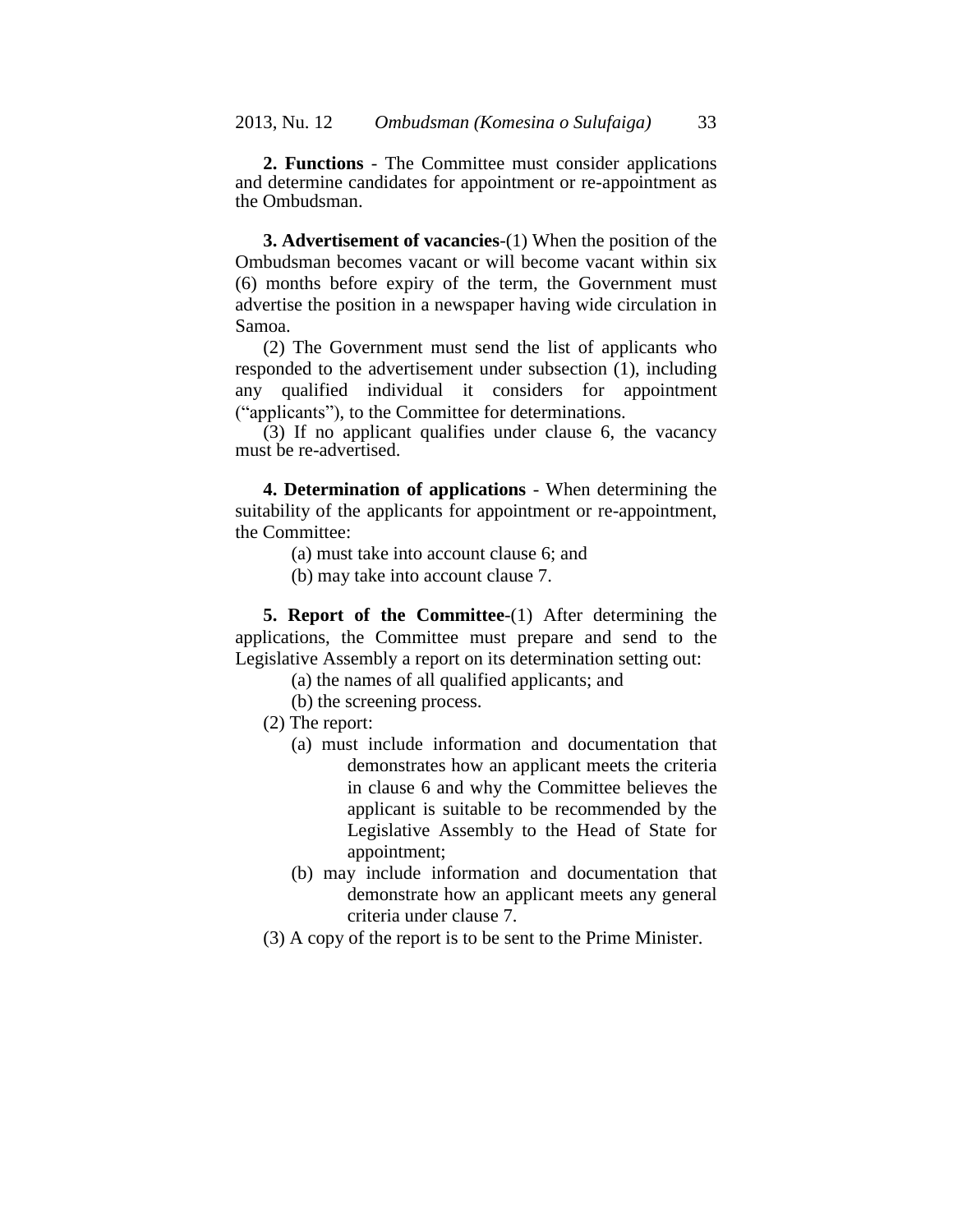**6. Specific criteria** - An applicant is not eligible for appointment as the Ombudsman unless the applicant is qualified for appointment as a judge of the District Court and meets the following criteria:

> (a) has extensive knowledge or experience in all of the following -

(i) the principles of human rights and relevant domestic and international human rights law;

(ii) the promotion and protection of human rights;

(iii) good governance and public administration; and

- (b) has the knowledge and experience in public governance and administration;
- (c) is recognised as being a person of integrity and good character; and
- (d) is capable of fulfilling the position with independence and impartiality; and
- (e) is a citizen of Samoa; and
- (f) any other criteria prescribed by regulations.

**7. General criteria** - In considering applicants, the Committee may consider any of the following general criteria:

(a) knowledge of, or experience in -

(i) current economic, employment, and social issues;

(ii) cultural issues, Fa'a-Samoa and the needs and aspirations (including life experiences) of different communities in Samoa;

(iii) other diverse matters likely to come before the Ombudsman;

(b) skills or experience in -

(i) public advocacy and education;

(ii) financial management;